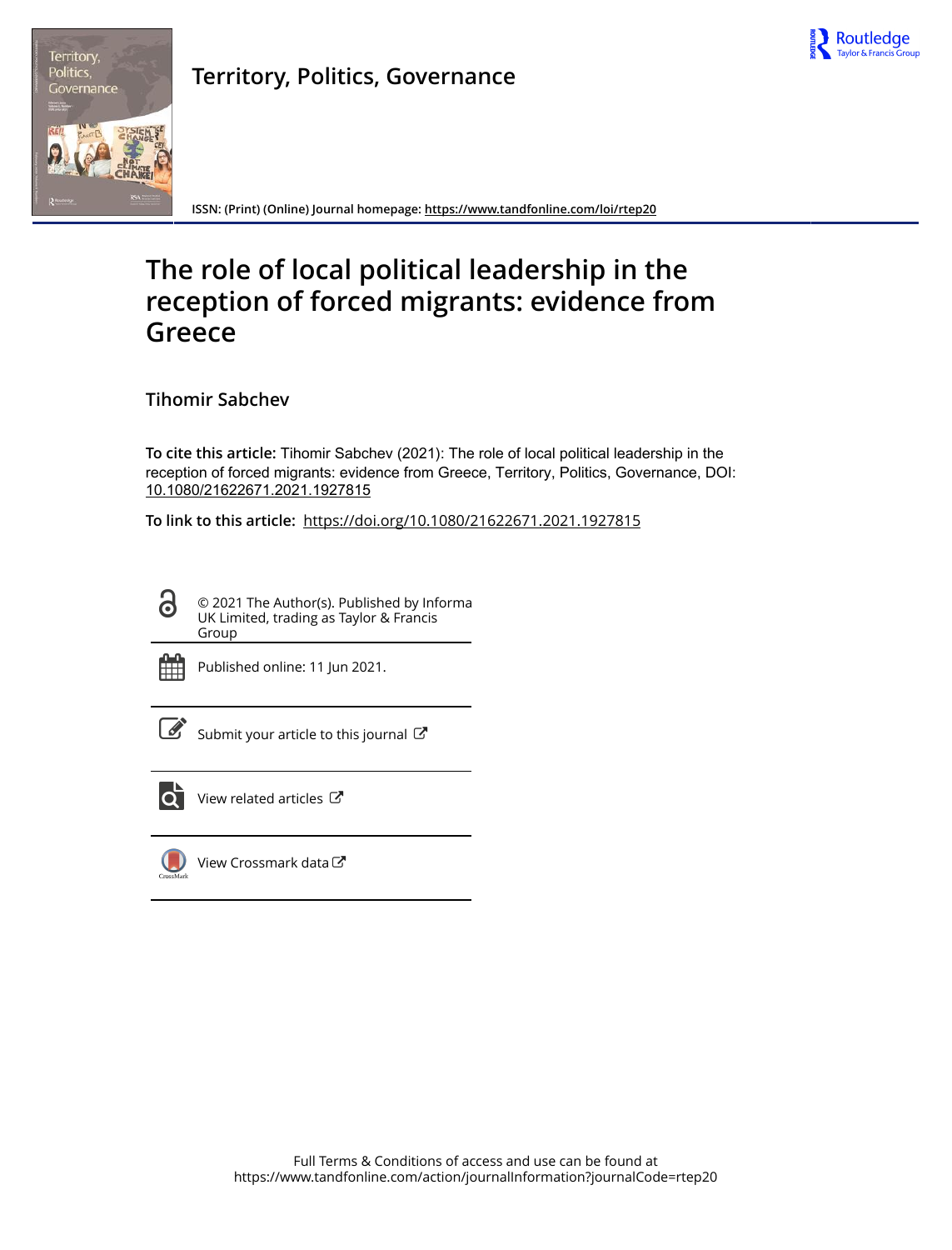

**a** OPFN ACCESS **D** Check for updates

# The role of local political leadership in the reception of forced migrants: evidence from Greece

Tihomir Sabchev

#### **ABSTRACT**

This article focuses on the role of local political leadership in municipal policy responses to the arrival of forced migrants. Initially, I bring together insights from research on leadership, migration and crisis management to develop a conceptual framework for studying local political leadership in the reception of forced migrants. To this end, I adopt an interactionist perspective and define local political leadership as the product of the interaction between mayors and their leadership environment (institutional and societal context). Subsequently, I apply this conceptual framework to a qualitative comparative case study, using data from desk research and fieldwork in two Greek municipalities. The findings indicate that differences in local political leadership can lead to the development of very different municipal policy responses in the field of forced migrants' reception. In particular, I argue that by exercising interactive and multilevel political leadership, mayors can increase their chances of advancing strategic policy objectives in migration governance, and by extension, strengthen the protection and fulfilment of migrants' fundamental rights. Finally, in the light of the conceptual and empirical insights arising from this research, I emphasize the need to improve the dialogue between leadership and migration scholars, and suggest questions for future research.

#### **KEYWORDS**

local political leadership; interactive political leadership; multilevel political leadership; mayors; forced migrants; Greece

HISTORY Received 7 September 2020; in revised form 20 April 2021

# INTRODUCTION

<span id="page-1-2"></span><span id="page-1-0"></span>Recent research in migration policy and refugee studies has shed light on the role of local governments in developing policy responses to the arrival and settlement of forced migrants (Ambrosini et al., [2019,](#page-18-0) [2020;](#page-17-0) Hinger et al., [2016\)](#page-19-0).[1](#page-17-1) Some scholars have pinpointed cities' welcoming and inclusive character, presenting them as sites that provide fertile ground for policy innovation in migration governance (Scholten et al., [2017](#page-20-0)). In contrast, others have emphasized the capacity of urban policy-making to effectively limit forced migrants' access to services and hinder their integration prospects (Marchetti, [2020](#page-19-1)).

#### <span id="page-1-1"></span>**CONTACT**

 $\bullet$ [t.y.sabchev@uu.nl](mailto:t.y.sabchev@uu.nl)

Faculty of Law, Economics and Governance, School of Law, Utrecht University, Utrecht, the Netherlands; and University College Roosevelt, Middelburg, the Netherlands.

© 2021 The Author(s). Published by Informa UK Limited, trading as Taylor & Francis Group

This is an Open Access article distributed under the terms of the Creative Commons Attribution-NonCommercial-NoDerivatives License ([http://](http://creativecommons.org/licenses/by-nc-nd/4.0/) [creativecommons.org/licenses/by-nc-nd/4.0/\)](http://creativecommons.org/licenses/by-nc-nd/4.0/), which permits non-commercial re-use, distribution, and reproduction in any medium, provided the original work is properly cited, and is not altered, transformed, or built upon in any way.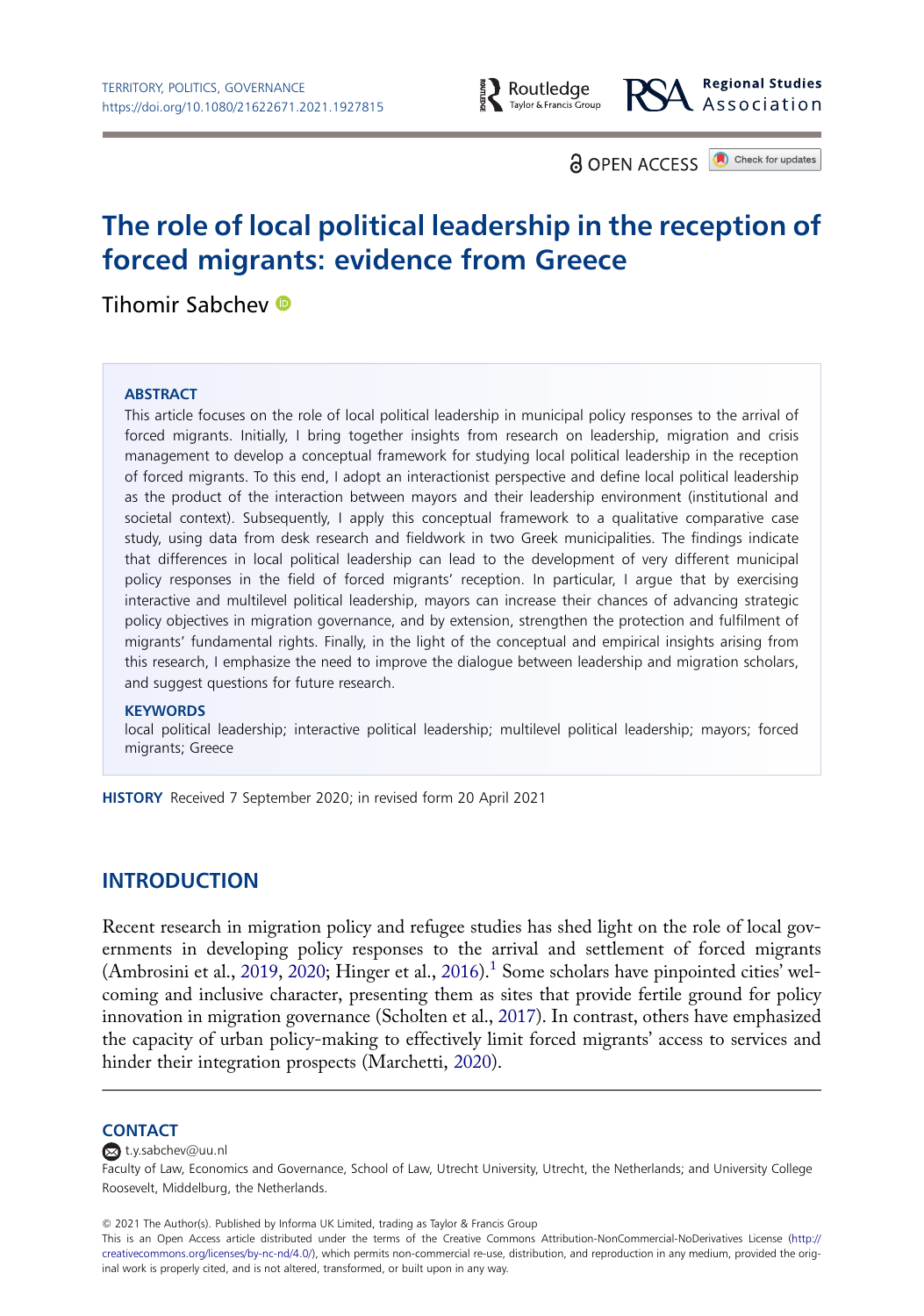<span id="page-2-5"></span><span id="page-2-1"></span><span id="page-2-0"></span>This article contributes to the aforementioned scholarly debates by zooming in on the capacity of local political leadership to facilitate the transformation of a locality into a 'city of refuge' for forced migrants. Research on migration policy has revealed a number of causal factors that can contribute to the development of more inclusive local policy responses, such as the strong presence of left-wing political parties, active civil society engagement, pro-immigrant volunteer initiatives and mobilization on behalf of migrants themselves (Bazurli, [2019](#page-18-1); Hinger et al., [2016](#page-19-0); Lambert & Swerts, [2019;](#page-19-2) Mayer, [2018](#page-19-3)). However, little research has explicitly addressed the role of mayors in relation to forced migrants' reception (Betts et al., [2020](#page-18-2); Terlouw & Böcker, [2019\)](#page-20-1), and an adequate conceptualization of local political leadership in migration governance is lacking. Despite the fact that local governments usually do not have competences in the asylum/reception policy domain, there is some evidence that mayors can contribute to the development of novel practices in this area, and by extension strengthen the fulfilment of asylum seekers or undocumented migrants' human rights (Sabchev, [2021](#page-20-2); Terlouw & Böcker, [2019](#page-20-1)). This is in line with insights from research in other policy areas, which show that mayors can significantly alter the dynamics within local communities and advance environmental sustainability (Sotarauta et al., [2012\)](#page-20-3). Therefore, could mayors also make the difference in municipal policy responses to forced migrants' arrival? Moreover, how does local political leadership manifest itself in the governance of reception, and could it eventually contribute to the realization of forced migrants' fundamental rights?

<span id="page-2-8"></span><span id="page-2-7"></span><span id="page-2-4"></span><span id="page-2-2"></span>Finding answers to these questions has not only theoretical but also practical value, mainly for two reasons. First, forced migrants continue to travel to Europe in search of refuge, while frontline countries such as Greece and Italy persist in their ad hoc modus operandi in reception management (Greek Ombudsman, [2017](#page-19-4); Marchetti, [2020](#page-19-1)). Consequently, local governments are often 'taken by surprise' by the opening of reception facilities within their jurisdiction (Marchetti, [2020\)](#page-19-1). In such cases, mayors are usually called upon by their constituencies to demonstrate leadership and respond adequately to issues arising from the sudden arrival of forced migrants, regardless of whether they have formal powers in this policy area. Second, the failure of some national authorities to guarantee the minimum reception standards enshrined in European Union (EU) and international law has been well documented (Danish Refugee Council, [2017\)](#page-18-3). In this context, mayors can potentially contribute to safeguarding forced migrants' rights by interpreting and applying regulations from different levels and giving them meaning 'on the ground' (Oomen et al., [2021](#page-20-4); Terlouw & Böcker, [2019\)](#page-20-1). Notably in this regard, the mayors of major European cities, such as Athens and Barcelona, have been actively engaged in a symbolic – but also very practical – struggle for policy changes in migration governance, strongly emphasizing the need to better protect migrants' human rights (Garcés-Mascareñas & Gebhardt, [2020](#page-19-5)). In short, scrutinizing the link between local political leadership and municipal policy responses to forced migrants' arrivals can provide practical insights on how to strengthen the role of mayors in this policy area, and enhance the protection of forced migrants.

<span id="page-2-6"></span><span id="page-2-3"></span>This article is an initial step in that direction. It presents evidence from extensive desk research and fieldwork in two Greek municipalities – Thermi and Delta – that faced the sudden arrival of a large number of forced migrants in 2016. I address the abovementioned questions and argue that local political leadership can influence the development and implementation of municipal policy responses to the arrival of forced migrants, and by extension, contribute to the improvement of their reception conditions. Rather than focusing exclusively on the role of mayors as local political leaders, I adopt an interactionist approach and define local political leadership as the product of the interaction between mayors and their leadership environment – a mix of institutional and societal constraints and facilitators, which mayors must navigate, to achieve their strategic objectives. Ultimately, I suggest that even in contexts where local governments have no competences in the management of reception, and where the arrival of forced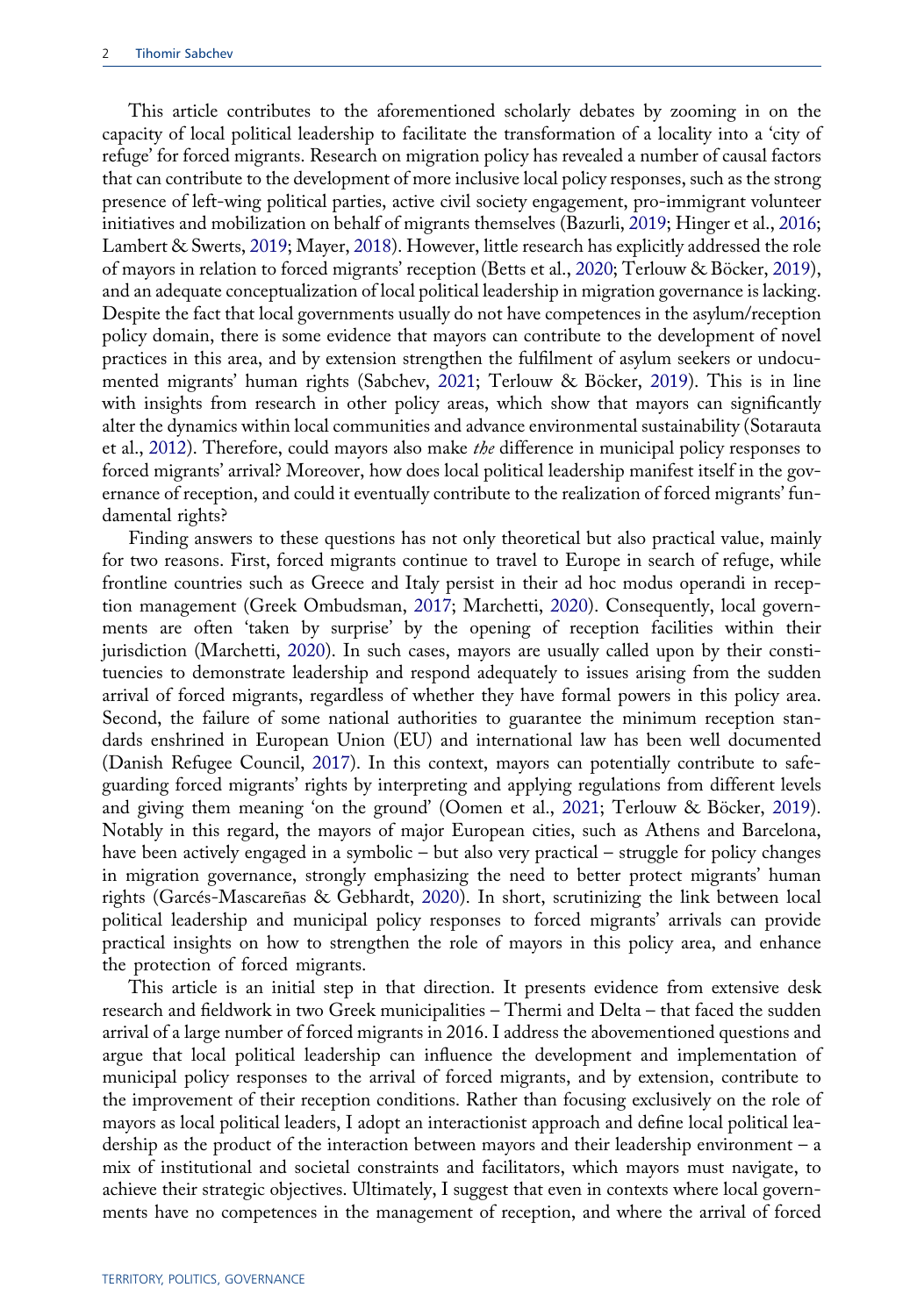<span id="page-3-5"></span>migrants is initially met with hostility, mayors can directly influence the governance of reception by exercising interactive and multilevel political leadership (Sørensen, [2020\)](#page-20-5).

The remainder of the paper is structured as follows. Initially, I discuss the concept of local political leadership in the context of forced migrants' reception. Subsequently, I present the methodology of the research and the justification of the case selection, followed by a detailed discussion of the developments in the two municipalities. Finally, I briefly discuss the findings and conclude with suggestions for future research.

# CONCEPTUALIZING LOCAL POLITICAL LEADERSHIP IN FORCED MIGRANTS' RECEPTION

<span id="page-3-6"></span>Although political leadership – like leadership in general – is an essentially contested concept ('t Hart, [2014](#page-20-6); 't Hart & Rhodes, [2014](#page-20-7)), one can distinguish between two main approaches to studying it: the 'classic' approach, which focuses on the role of individual leaders, and the interactionist approach, which highlights the need to understand political leadership as an interactive process (Elgie, [1995](#page-18-4); 't Hart & Rhodes, [2014](#page-20-7)). Scholars who adopt the former approach follow an agent-centred logic and argue that the driving force behind significant social and political changes is powerful individuals who occupy governmental positions (Elgie, [1995](#page-18-4), p. 5). These scholars emphasize the importance of leaders' background, motivations and behaviour, advocating a person-centric understanding of political leadership ('t Hart & Rhodes, [2014\)](#page-20-7). Despite its unceasing popularity, this approach has been criticized for its inadequacy to account for the causal capacity of the complex institutional and societal context in which political leaders operate (Bennister, [2016](#page-18-5); 't Hart & Rhodes, [2014\)](#page-20-7). As a result, it has lost its dominance in leadership studies to the interactionist approach, which embeds an agent-structure way of thinking and promotes the understanding of political leadership as the 'product of the interaction between the leader and the environment within which the leader is operating' (Bennister, [2016,](#page-18-5) p. 1). In other words, what makes political leadership effective is the quality of the interaction between the leader, on the one hand, and the institutions and the society, on the other – the way one exploits the opportunities one has in the decision-making process, the operational support or resistance one receives from the administration and the way one navigates popular reactions to emerging issues. Ultimately, this interaction – or lack thereof – facilitates or sabotages the advancement of leaders' policy agendas.

<span id="page-3-4"></span><span id="page-3-3"></span><span id="page-3-1"></span><span id="page-3-0"></span>With regard to local political leadership in particular, scholars have largely recognized the importance of context in shaping mayors' decisions and actions, proposing the adoption of the interactionist paradigm (Lowndes & Leach, [2004\)](#page-19-6). Contextual characteristics can play the role of 'faithful partners' to mayors in realizing personal policy objectives, but they can also entail significant constraints (Copus & Leach, [2014;](#page-18-6) Heinelt & Lamping, [2015\)](#page-19-7). Their effect, however, is anything but deterministic: local political leaders can influence unfolding events and consequently also change their institutional and social environment (Orr, [2009\)](#page-20-8). They can use their formal authority to mobilize municipal resources, employ 'soft' power to successfully negotiate with higher levels of government, or become 'skilled storytellers', navigating the local public opinion towards achieving a common goal ('t Hart & Rhodes, [2014](#page-20-7), p. 13). Understanding the role of local political leadership in municipal policy responses therefore requires looking through the lenses of the urban context, and the ability of mayors to exploit and change this context in a way that serves their own agenda.

<span id="page-3-7"></span><span id="page-3-2"></span>Against this background, I adopt an interactionist perspective. My starting point in developing a conceptual framework for studying local political leadership in the reception of forced migrants is the seminal work of Robert Elgie [\(1995](#page-18-4)). Elgie conceptualizes political leadership as the product of the interaction between the leadership environment, on the one hand, and the *political leader*, on the other  $(p, 8)$ . I build on this conceptualization – originally designed for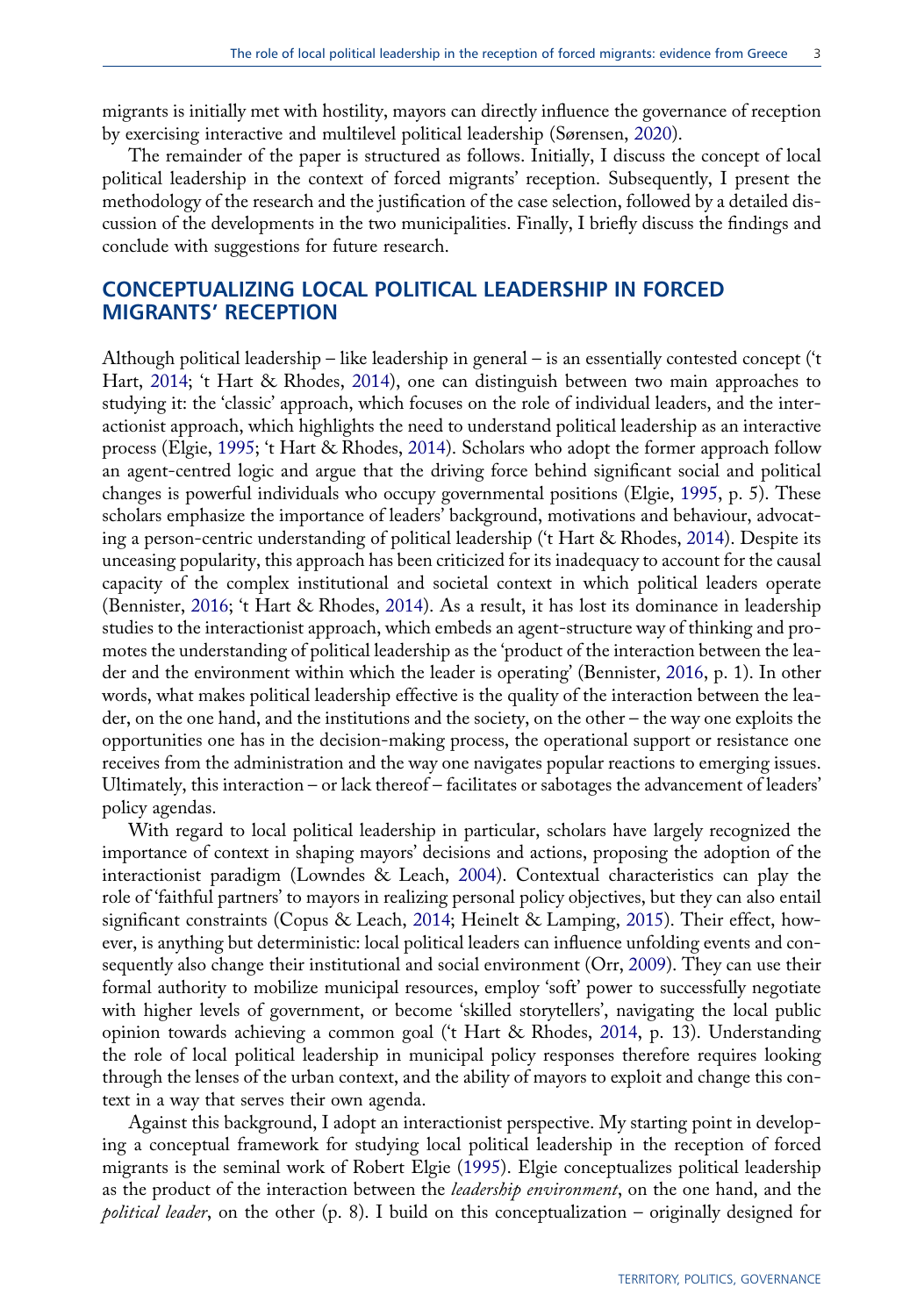studies of political leadership at the national level – using insights from the literature on local government, urban policy-making, migration studies and crisis management.

<span id="page-4-6"></span><span id="page-4-3"></span>According to Elgie ([1995\)](#page-18-4), the leadership environment encompasses diverse factors and forces that can be grouped under two overarching categories: institutional structures and societal needs. To start with the former, institutional structures set the boundaries within which local political leaders operate (Heinelt et al., [2018\)](#page-19-8). Here, the position of the mayor vis-à-vis other bodies within the municipal structure must be taken into account. For instance, having control over the majority of the municipal council, or authority over new appointments and budget decisions, would make it easier for a mayor to push through policy proposals (Mullin et al., [2004\)](#page-19-9). In addition, the ability to respond to emerging issues through the creation of ad hoc/informal bodies can also strengthen mayors' potential to exercise leadership. Ultimately, while the independent role of 'street-level bureaucrats' in implementing mayoral decisions should be taken into account (Lipsky, [1980\)](#page-19-10), administrative structures characterized by a mayor-centred local administration are likely to provide more opportunities for local leaders to shape municipal responses to the arrival of forced migrants at their discretion.

<span id="page-4-5"></span><span id="page-4-4"></span><span id="page-4-1"></span><span id="page-4-0"></span>While the above arguments pertain to elements of the institutional structures at the local level, urban policy responses are rarely 'local' (Bazurli, [2020](#page-18-7)). On the contrary, they emerge through interactions, negotiations and compromises between different levels of government (Kaufmann & Sidney, [2020](#page-19-11)). In this respect, the formal powers granted to local authorities in the field of reception of forced migrants (and in related policy areas) should be considered in the context of the multilevel governance of migration (Caponio & Jones-Correa, [2017](#page-18-8)). The multilevel nature of migration policy-making indicates the gradual dispersion of formal responsibility over migration and integration-related issues between supranational (e.g., the EU), national (ministries, central government agencies) and subnational institutions (regional and local authorities). This inevitably affects the 'rules of the game' for local political leaders seeking to respond to the arrival of forced migrants. Mayors who have access to higher level decisionmaking arenas (e.g., through party membership) – where asylum-related issues are usually decided – obtain additional resources to influence policy processes within and beyond their jurisdiction (Sørensen, [2020](#page-20-5)). In addition, discretionary spaces and 'grey zones' within established legal/policy frameworks can provide opportunities for mayors to bring forward innovative practices in forced migrants' reception (de Graauw, [2014;](#page-18-9) Dobbs et al., [2019\)](#page-18-10). In short, the institutional structures that shape mayors' leadership environment extend beyond the local government realm and include higher levels of public authority. It goes without saying that this creates more opportunities, but also constraints, for mayors to exercise leadership in municipal policy responses to the arrival of forced migrants.

<span id="page-4-2"></span>When it comes to *societal needs* – the second dimension of the leadership environment – one can identify three important elements that influence political leaders' capacity to accomplish their goals: historical legacy, societal attitudes and popular desires (Elgie, [1995](#page-18-4), pp. 20–23). In the context of forced migrants' reception, the historical legacy of a municipality pertains to the historical presence of immigrants and the relevant experiences of the local population. For example, local history of refugee welcome may contribute to similar attitudes towards future arrivals. With regard to societal attitudes, the voting behaviour of the local electorate can serve as a good indicator. Significant support for anti-immigrant parties, or alternatively, for parties advocating for the protection of forced migrants' rights, can create either propitious or unfavourable conditions for mayors to push their own policy agenda. Finally, the popular desires correspond to short-term requests from the local community, especially in response to external disruptions, such as the sudden opening of a reception centre on municipal territory. In these circumstances the mobilization and actions of locally operating – but not necessarily locally based – collective and individual actors (interest groups, non-governmental organizations (NGOs), grassroots organizations, volunteers, etc.) must be taken into account. Mayors on their behalf are expected to demonstrate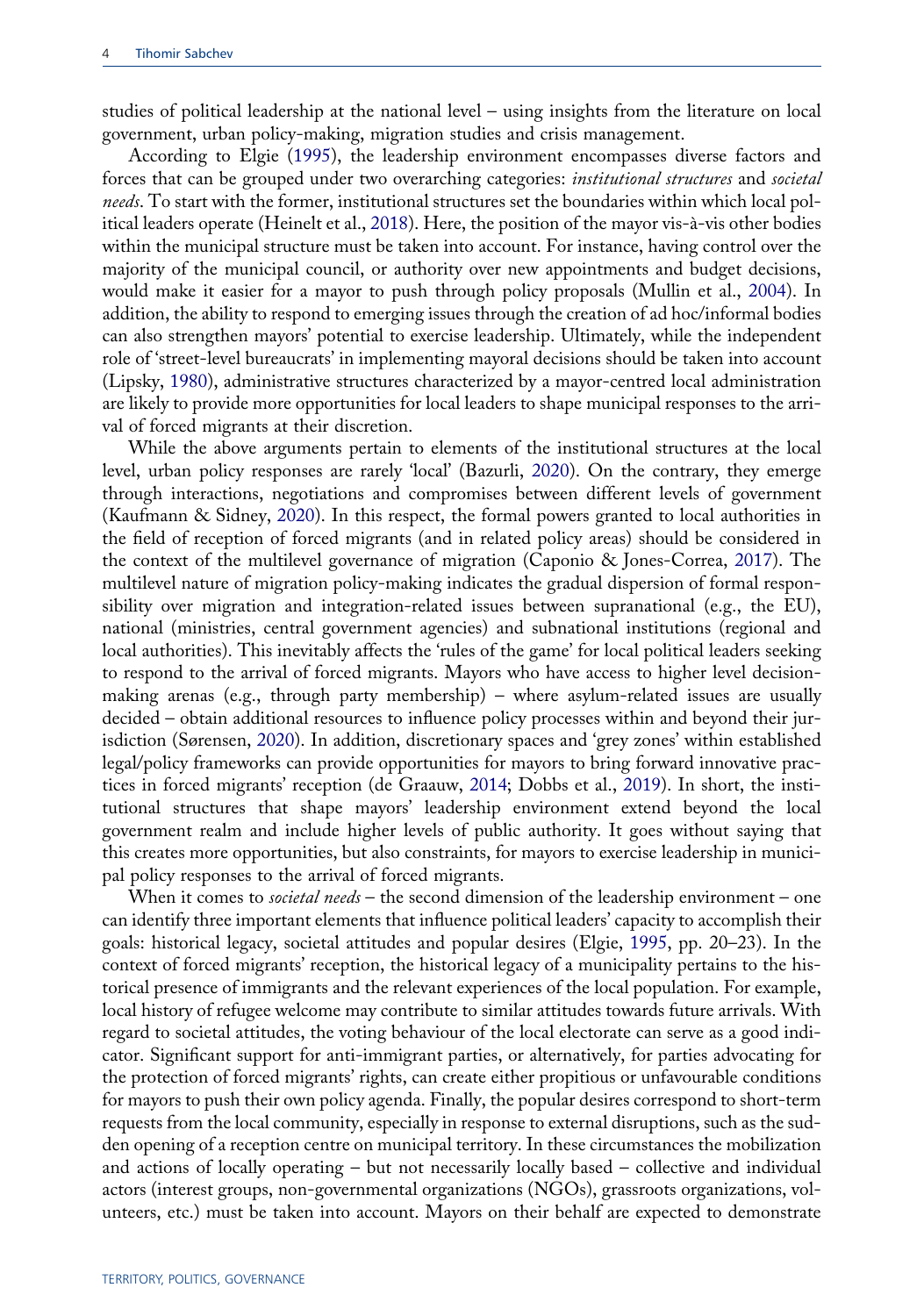leadership by navigating those different stakeholders, while at the same time fulfilling their legal and moral obligations.

<span id="page-5-5"></span>Having unpacked the notion of leadership environment, I now turn to the protagonist behind manifestations of local political leadership: the mayor. First, it should be noted that each political leader is unique and has his/her own beliefs, motivations and ambitions (Elgie, [1995](#page-18-4), pp. 9–12). In this regard, one approach to studying local political leadership would be to look for a causal link between mayors' personal characteristics and mayors' success in navigating their leadership environment to advance their policy agenda (van Esch & Swinkels, [2015](#page-21-0)). However, rather than focusing on the motivations behind certain mayoral decisions, the purpose of this study is to establish whether mayors can influence forced migrants' reception by exercising their leadership, and to shed light on the process by which this can be achieved. Therefore, I follow Robinson's ([2014\)](#page-20-9) assertion that ultimately 'leaders are what leaders do' and focus on mayors' decisions and actions. Nonetheless, I take into account evidence that variations in the partisanship of local incumbents are conducive to different policy responses in the realm of migration (Steil & Vasi, [2014\)](#page-20-10), and consider the potential impact of mayors' ideological stance on their responses to forced migrants' arrivals. In particular, left-leaning mayors and local administrations are more likely to promote inclusive policies than right-wing ones (de Graauw & Vermeulen, [2016](#page-18-11); Steil & Vasi, [2014\)](#page-20-10).

<span id="page-5-4"></span><span id="page-5-3"></span><span id="page-5-2"></span><span id="page-5-1"></span><span id="page-5-0"></span>A final point to address when discussing mayors' role in shaping forced migrants' reception relates to the widespread uncertainty and sense of urgency that often accompanies sudden migrant arrivals. This is particularly relevant to the Greek context in the period 2015–16, where reception centres were set up within days, using ad hoc measures and temporary facilities, and without any coherent overarching plan or strategy (Greek Ombudsman, [2017\)](#page-19-4). These circumstances call for the development of a tailored approach to studying the decisions and actions of local political leaders (de Clercy & Ferguson, [2016](#page-18-12); Orr, [2009](#page-20-8)). Therefore, using insights from the framework of Boin et al. [\(2016](#page-18-13)) on leadership in crisis management, I identify three strategic leadership tasks in forced migrants' reception: sense-making, decision-making and coordination, and meaning-making. First, sense-making entails the detection of an emerging crisis and its significance. The earlier an accurate assessment is made, the better a local leader can prepare for the coming disruption in terms of both applying the desired discursive strategy to frame the issue and preparing the operational response. Second, decision-making and coordination involves making critical decisions and orchestrating a coherent response. Here, mayors are expected to unfold their leadership potential by leveraging the enabling factors that their leadership environment offers, or in other words, by mobilizing institutional and societal resources to their advantage. Finally, the meaning-making consists of building a narrative to inspire and convince citizens, make them understand the events, accept the mayor's decisions and support his/her actions. By focusing on these three aspects of mayors' behaviour in their relationship with the local leadership environment, I aim to shed light on how they manage – both discursively and operationally – the consequences of the arrival of forced migrants.

In summary, local political leadership in the reception of forced migrants is manifested through the interaction between the local political leader and his/her leadership environment. The former includes the decisions and actions of the mayor in the context of the arrival of migrants, while the latter pertains to the institutional structures within a multilevel governance setting, and the reactions and demands of local society. Mayors unfold and exercise their local political leadership by seizing the opportunities and overcoming the obstacles in their leadership environment. Their success in doing so determines their ability to push through policies and practices in forced migrants' reception that serve their strategic goals ([Figure 1\)](#page-6-0).

On the basis of this conceptual framework, I now proceed to presenting the methodology and case selection. I argue that the municipalities of Thermi and Delta provide an example of two cases with very similar local leadership environments, in which the respective mayors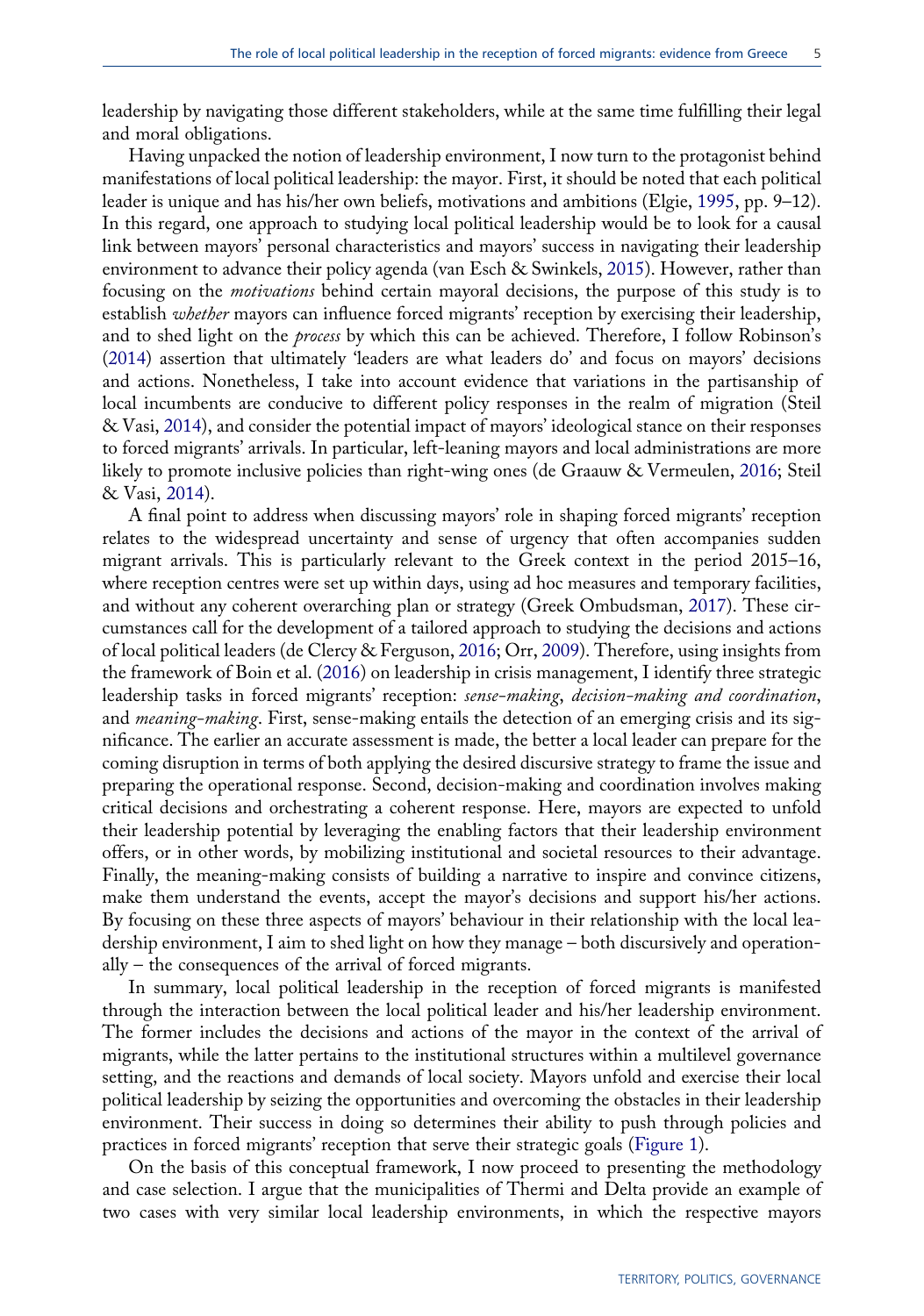<span id="page-6-0"></span>

Figure 1. Local political leadership in the reception of forced migrants: conceptual framework.

approached the arrival of forced migrants in a very different way. The diverging dynamics in the two municipalities between the local political leaders, on the one hand, and the institutional structures and societal needs, on the other, led to very different outcomes in terms of municipal policy responses.

# METHODOLOGY AND CASE SELECTION

<span id="page-6-4"></span>To explore the potential of local political leadership to influence forced migrants' reception, I apply an in-depth qualitative comparative case study research design (Rohlfing, [2012](#page-20-11)). Case studies are widely used in research on local political leadership and local responses to immigration because of the opportunities they provide to use rich data in a context-sensitive analysis (Bazurli, [2019;](#page-18-1) Copus & Leach, [2014](#page-18-6); Hinger et al., [2016\)](#page-19-0). I study two self-governing municipalities – Thermi and Delta – located on either side of the metropolitan city of Thessaloniki, equidistant from its urban centre [\(Figure 2\)](#page-7-0). In 2016, these municipalities faced the opening of large reception centres on their territory by the central government. I use a co-variational analysis (Blatter & Haverland, [2012](#page-18-14), pp. 33–78) and conduct both within- and cross-case analysis of the role of local political leadership in Thermi and Delta. The two cases show minimal variance on a number of contextual characteristics ([Table 1](#page-8-0)), while at the same time being significantly different in terms of their political leaders.

<span id="page-6-3"></span><span id="page-6-2"></span><span id="page-6-1"></span>In terms of *institutional structures*, Greek mayors have significant political authority and have traditionally played a dominant role within municipal structures (Hlepas, [2012,](#page-19-12) p. 267; Hlepas & Getimis, [2011](#page-19-13), p. 417). They are elected by popular vote for a five-year term, which gives them a high degree of legitimacy, a powerful position vis-à-vis other municipal bodies, and the ability to use 'soft' power to negotiate local issues with higher levels of government (Hlepas, [2012\)](#page-19-12). Despite recent reforms that have weakened this mayor-centred model, Greek mayors remain one of the strongest in Europe when it comes to their institutional relationship with the municipal council and administration (Heinelt et al., [2018,](#page-19-8) pp. 36–37). They appoint deputy mayors, establish taskforces and assign them duties, and can also appoint municipal councillors to carry out specific tasks. Finally, at the time of this research, the electoral system in Greece guaranteed the majority within the municipal council to the mayor's faction, effectively placing the mayor at the centre of a majoritarian rule, with all municipal resources at his/her disposal (Hlepas, [2012](#page-19-12), p. 269).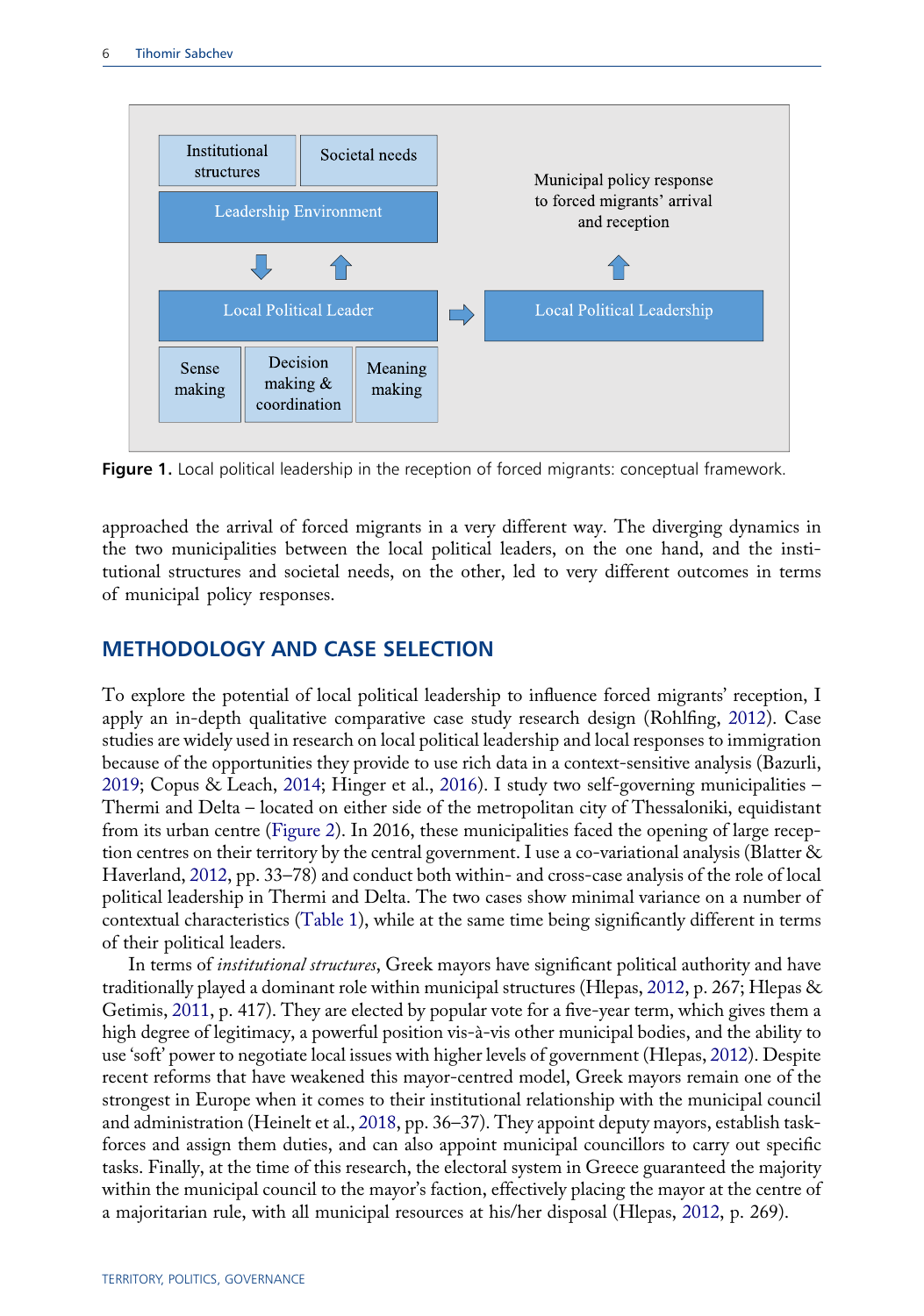<span id="page-7-0"></span>

Figure 2. Urban, metropolitan and regional area of Thessaloniki with its self-governing municipalities, including Delta on the west and Thermi on the east side of the metropolitan area. Sources: Greece\_2011\_Periferiakes\_Enotites.svg: Pitichinaccio derivative work: Philly boy92, CC BY-SA 3.0 [https://creativecommons.org/licenses/by-sa/3.0,](https://creativecommons.org/licenses/by-sa/3.0) via Wikimedia Commons: [https://commons.](https://commons.wikimedia.org/wiki/File:Thessaloniki_urban_and_metropolitan_areas_map.svg) wikimedia.org/wiki/File:Thessaloniki urban and metropolitan areas map.svg and Lencer, CC BY-SA 3.0 [https://creativecommons.org/licenses/by-sa/3.0,](https://creativecommons.org/licenses/by-sa/3.0) via Wikimedia Commons: [https://commons.](https://commons.wikimedia.org/wiki/File:Greece_location_map.svg) [wikimedia.org/wiki/File:Greece\\_location\\_map.svg](https://commons.wikimedia.org/wiki/File:Greece_location_map.svg)

Although these features of the Greek local government system facilitate mayors' ability to exercise their political leadership, the reception of forced migrants in Greece remains an exclusive competence of the central state. In theory, local governments can only influence a few aspects related to the functioning of a reception centre, such as waste management and water supply. However, the inadequacy of the Greek government to meet the challenges posed by the increased number of arrivals during 2015's 'long summer of migration' led to a widespread adhocracy in reception management (Sabchev, [2021\)](#page-20-2). A wide range of actors from the international, national and local levels performed various functions with little or no coordination, often outside the legal and policy framework (Greek Ombudsman, [2017\)](#page-19-4). This created an opportunity for local governments and their political leaders to influence the reception of forced migrants by pushing the boundaries of their competences in some cases, or even overstepping them in others. In short, despite the lack of formal powers in the field of reception, mayors retained considerable leeway to utilize their institutional structures, mobilize available resources and influence migrants' reception.

Moreover, Thermi and Delta are very similar in terms of their societal needs. Both municipalities consist of a number of relatively small settlements spread over the municipal territory, which were established about a century ago by Greek refugees fleeing Turkey. Consequently, both municipalities host a network of local associations that organize various activities with the aim of preserving the collective historical memory of their refugee past. In addition, the municipalities are also very similar in terms of electoral support for far-right anti-immigrant parties and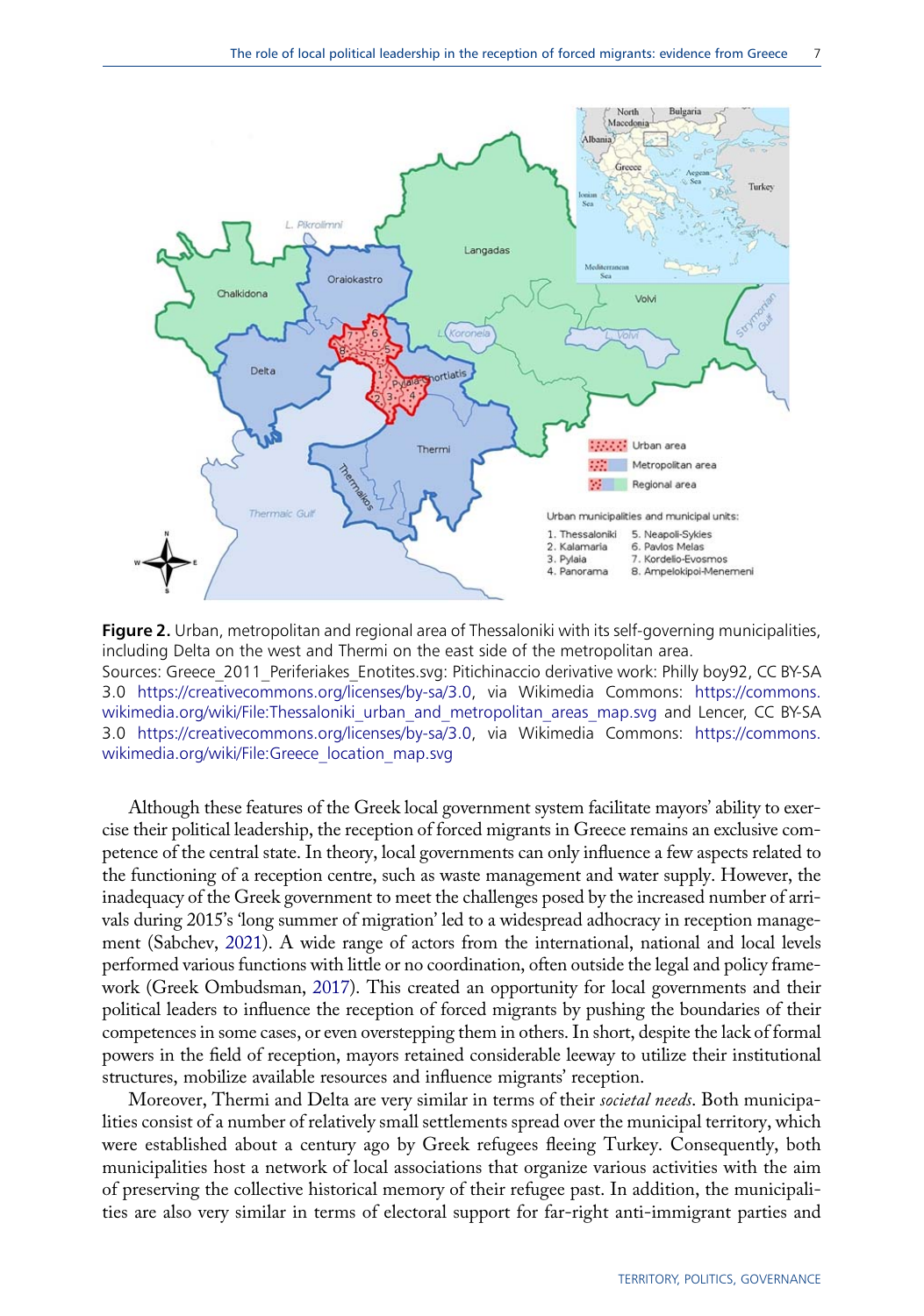| Territory    |                     |                 |             |                                                 |  |
|--------------|---------------------|-----------------|-------------|-------------------------------------------------|--|
| Municipality | Total area $(km^2)$ | Municipal units | Municipal   | Local communities                               |  |
|              |                     |                 | communities |                                                 |  |
| Thermi       | 385,522             | 3               | 9           | 5                                               |  |
| Delta        | 310,898             | 3               | 8           | 1                                               |  |
| Demography   |                     |                 |             |                                                 |  |
| Municipality | Total population    | EU citizens     |             | Third country nationals/stateless/not specified |  |
|              |                     | (non-Greek)     |             |                                                 |  |
| Thermi       | 53,315              | 636             | 2059        |                                                 |  |
| Delta        | 45,839              | 699             | 3635        |                                                 |  |
| Economy      |                     |                 |             |                                                 |  |
| Municipality | Economically active | Employed        | Unemployed  | Economically inactive                           |  |
|              | population          |                 |             | population                                      |  |
| Thermi       | 23,203              | 19,743          | 3460        | 29,998                                          |  |
| Delta        | 18,791              | 14,263          | 4528        | 27,048                                          |  |

<span id="page-8-0"></span>Table 1. Territorial, demographic and economic characteristics of the municipalities of Thermi and Delta.

<span id="page-8-3"></span>Note: Municipal units, municipal communities and local communities are sub-municipal districts created by the 2011 Kallikratis administrative reform. They represent the territorial division of Greek municipalities and facilitate the local political representation in the municipal councils. For a detailed discussion, see Hlepas and Getimis [\(2018,](#page-19-14) pp. 119–143). Source: ELSTAT 2011, [https://www.statistics.gr/.](https://www.statistics.gr/)

voting behaviour in general [\(Figure 3](#page-9-0)). Most importantly, however, the opening of reception centres in Thermi and Delta was met with arguably identical responses of discontent from part of the local population. Amid the announcement of the expected arrival of forced migrants, protests instigated by the far right broke out. Long extraordinary municipal council meetings took place in the presence of angry citizens who interrupted the proceedings multiple times and requested that no reception centres were opened on the municipal territory. Self-organized 'committees' of locals who opposed the opening of the centres, as well as groups who mobilized in support of the arriving forced migrants, were present in both municipalities. Lastly, in both cases there was intimidation and violence against the mayors themselves. In Delta, a group of locals attacked the mayor after his unsuccessful attempt to prevent the opening of the reception centre (Aslanidis, [2016\)](#page-18-15). In Thermi, just a few nights after the mayor expressed his commitment to supporting the arriving migrants, his car was set on fire outside his home (Fotopoulos, [2016\)](#page-18-16).

<span id="page-8-2"></span><span id="page-8-1"></span>While Thermi and Delta offered very similar leadership environments at the time of the arrival of forced migrants, they differed significantly in terms of political leaders. As explained in the next section, this led to very different outcomes in terms of exercising political leadership and shaping municipal responses. On the one hand, the mayor of Thermi, whose experience in local government structures started in 1982, served his fifth consecutive mandate. He was first elected mayor in 1998 and ever since has been securing his re-election from the first round, gaining the support of more than half of the local voters. On the other hand, Delta's mayor served his first term after winning the local elections in 2014 at the ballotage, and his political career at the local level dates back only to the second half of the 2000s. While national parties in Greece are legally excluded from participating in local elections, Thermi's mayor is affiliated to the centreleft Panhellenic Socialist Movement (PASOK) and Delta's mayor to the centre-right New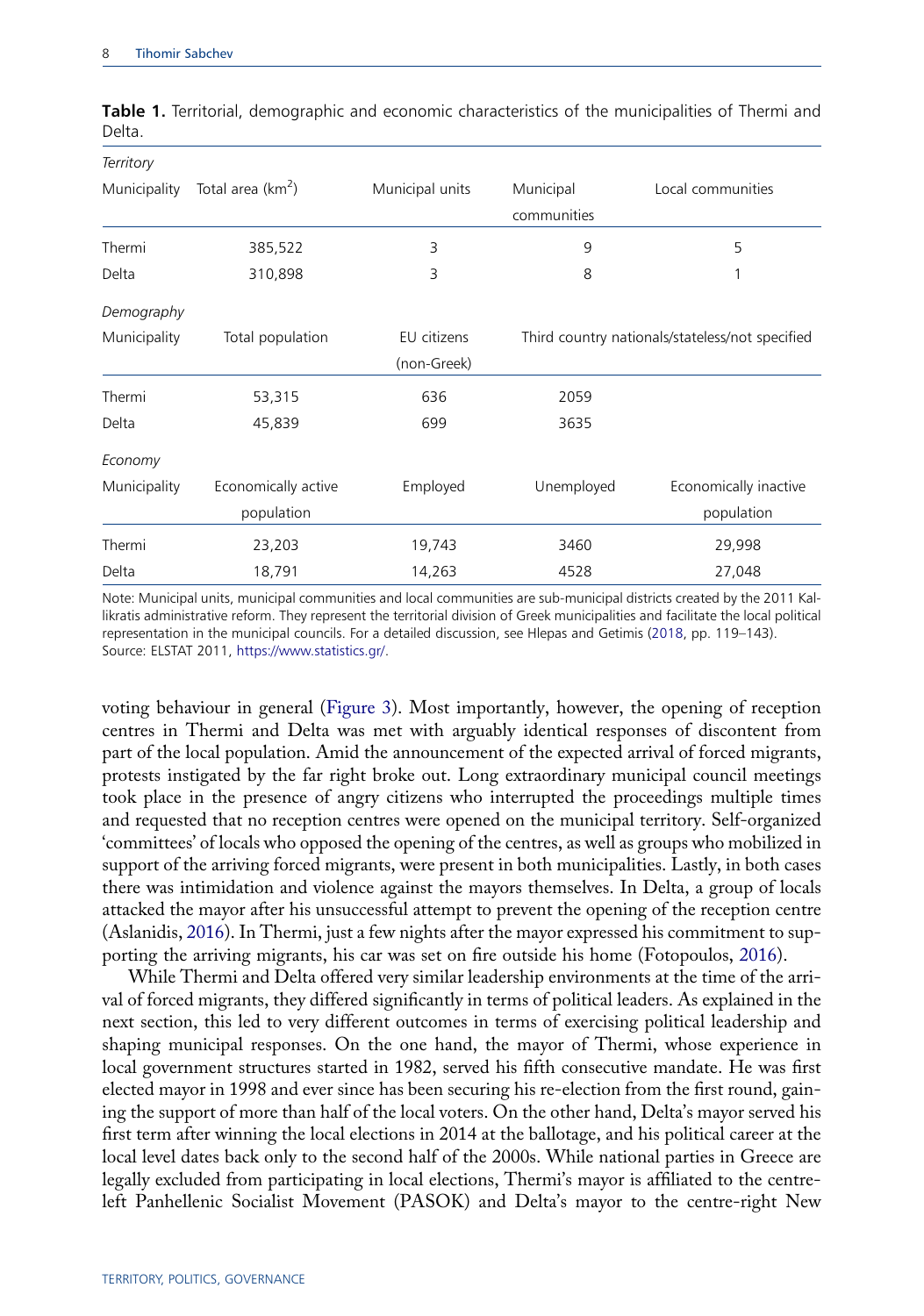<span id="page-9-0"></span>

Figure 3. (a) Electoral support for far-right anti-immigrant parties in Thermi and Delta (2012–15); (b) voting behaviour in national/European Union (EU) elections, Municipality of Thermi (2012–15); and (c) voting behaviour in national/EU elections, Municipality of Delta (2012–15).

Note: Based on data from the official database of the Greek Ministry of Interior [\(https://ekloges.ypes.](https://ekloges.ypes.gr/) [gr/](https://ekloges.ypes.gr/)). Political parties included in each category are: far-right (anti-immigrant): Golden Dawn, Independent Greeks and Popular Orthodox Rally (LAOS); centre-right: New Democracy; centrist: To Potami and Union of Centrists; centre-left: Panhellenic Socialist Movement (PASOK) and Democratic Left (DIMAR); populist left: Coalition of the Radical Left (SYRIZA); and communist-left: Communist Party of Greece (KKE).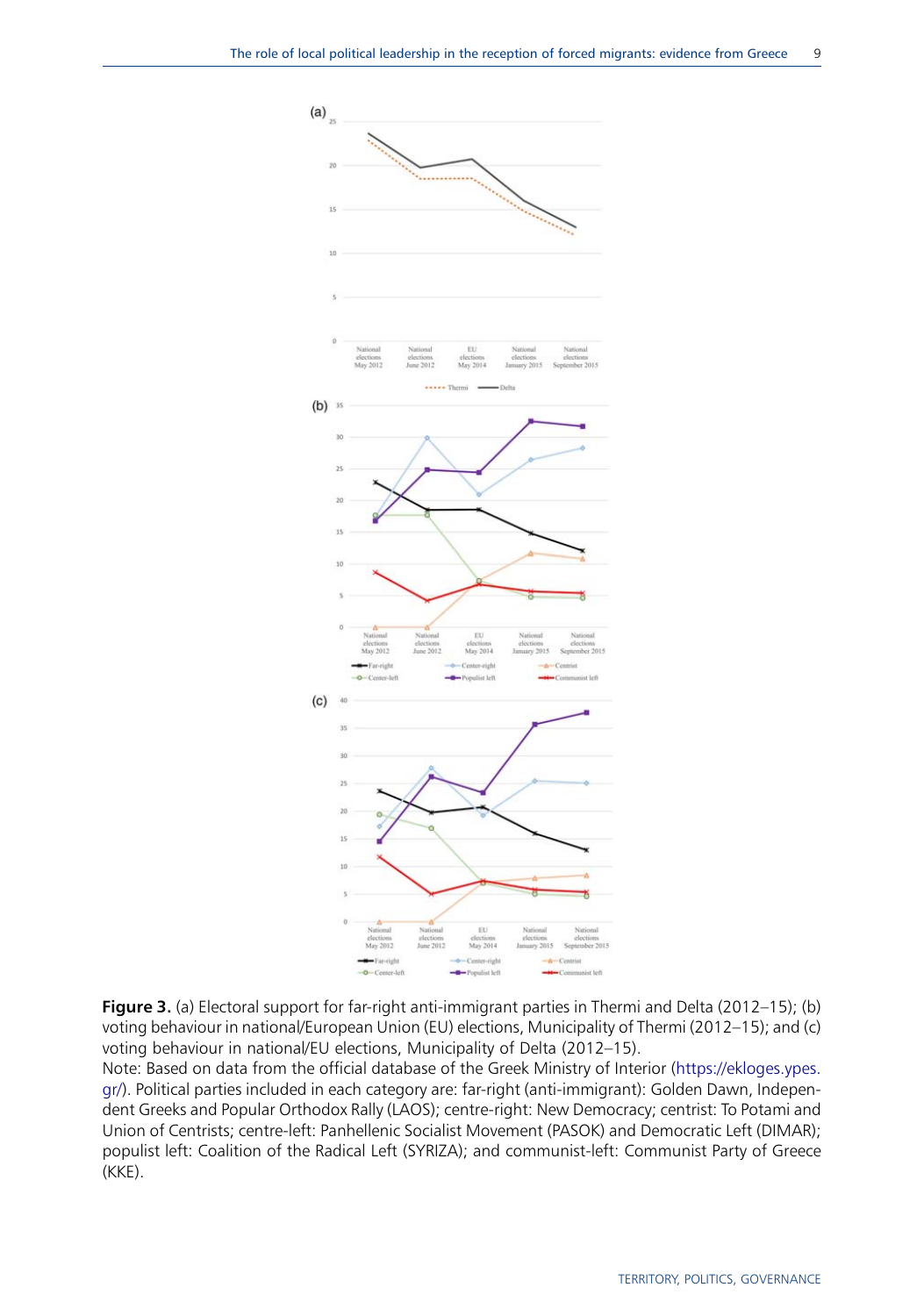| ID              | <b>Stakeholder</b>     | Date        | <b>Interviewee</b>                              | Language |
|-----------------|------------------------|-------------|-------------------------------------------------|----------|
| T1              | Municipality of Thermi | 9 October   | Two employees of the municipal                  | Greek    |
|                 |                        | 2018        | administration                                  |          |
| N <sub>1</sub>  | Non-governmental       | 11 October  | Two employees of an NGO delivering services     | Greek    |
|                 | organization (NGO)     | 2018        | to forced migrants in the municipality of Delta |          |
| T <sub>2</sub>  | Municipality of Thermi | 17 October  | Member of the municipal government              | Greek    |
|                 |                        | 2018        |                                                 |          |
| N <sub>2</sub>  | <b>NGO</b>             | 22 October  | Employee of an NGO delivering services to       | Greek    |
|                 |                        | 2018        | forced migrants in the municipality of Delta    |          |
| D <sub>1</sub>  | Municipality of Delta  | 5 November  | Two employees of the municipal                  | Greek    |
|                 |                        | 2018        | administration                                  |          |
| D <sub>2</sub>  | Municipality of Delta  | 5 November  | Member of the municipal government              | Greek    |
|                 |                        | 2018        |                                                 |          |
| TH <sub>1</sub> | Municipality of        | 8 November  | Employee of the municipal administration        | Greek    |
|                 | Thessaloniki           | 2018        |                                                 |          |
| <b>MMP</b>      | Ministry of Migration  | 14 November | Representative of the Ministry of Migration     | Greek    |
|                 | Policy                 | 2018        | Policy                                          |          |
| TH <sub>2</sub> | Municipality of        | 26 November | Employee of the municipal administration        | Greek    |
|                 | Thessaloniki           | 2018        |                                                 |          |
| N <sub>3</sub>  | <b>NGO</b>             | 29 November | Employee of an NGO delivering services to       | Greek    |
|                 |                        | 2018        | forced migrants in the municipality of Delta    |          |

<span id="page-10-0"></span>Table 2. List of interviews.

<span id="page-10-1"></span>Democracy. During the studied period, these parties were in opposition to the central government led by the left-wing populist Coalition of the Radical Left (SYRIZA) (Stavrakakis & Katsambekis, [2014](#page-20-12)). Lastly, although both mayors opposed the opening of reception centres in the sites chosen by the central government, their ideological differences combined with the much longer tenure of Thermi's mayor triggered the adoption of very different strategies in managing the consequences of the arrival of forced migrants. The differences in the exercise of local political leadership they demonstrated had a direct impact on forced migrants' reception conditions.

The data used in the present study were collected in the context of the 'Cities of Refuge' research project.[2](#page-17-2) Initially, an extensive desk research was carried out, which included the review of municipal council proceedings and decisions, press releases/public statements of the two mayors, announcements of local political factions represented in the municipal councils, local/national media and social media publications, reports, and secondary academic sources. Subsequently, interviews were held in October–November 2018 with six members of the municipal government and administration.<sup>[2](#page-17-2)</sup> Questions were asked about the engagement of the municipalities in terms of concrete measures related to the reception of forced migrants, and the decisions and actions of political leaders. In this way, any discrepancies between the stance of the local government led by the mayor and the municipal administrative staff could be detected. Rather than in isolation, these data were reviewed in the context of the developments at the time in the wider region of the city of Thessaloniki (Sabchev, [2021](#page-20-2)). In this respect, participant observation and interviews with representatives of the Ministry of Migration Policy, other municipal authorities in the area, and NGOs delivering services to locally residing forced migrants, provided additional insights into the events taking place in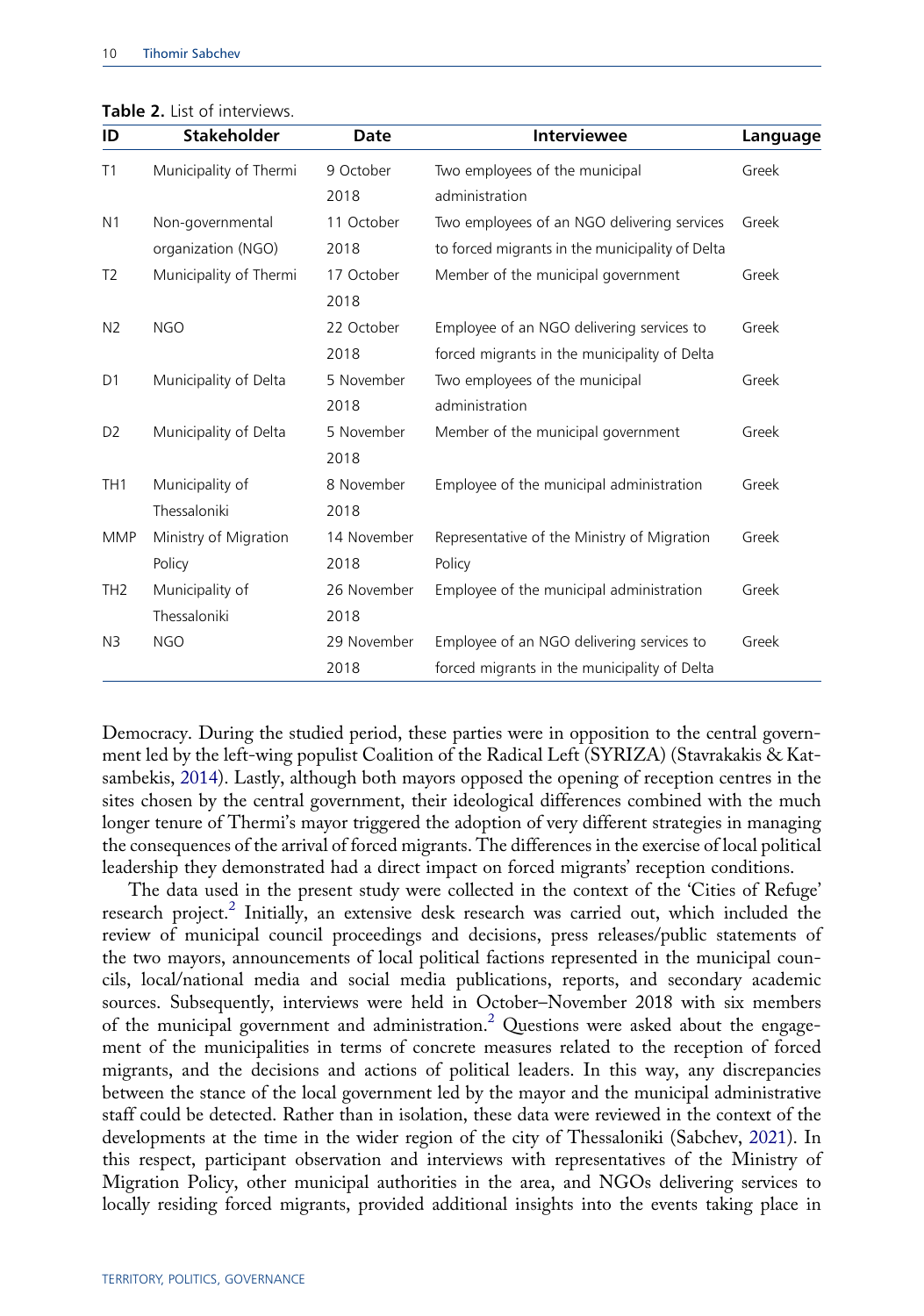the two municipalities [\(Table 2](#page-10-0)). Triangulation between the different sources of data was used to assess the reliability of the information obtained through interviews. Finally, the collected data were incorporated into NVivo 11 and then coded into categories derived from the conceptual framework developed above.

### FINDINGS

This section presents the results of the data analysis through the prism of the conceptual framework. It starts with a brief background on the broader context in which the events in Thermi and Delta took place. It then provides a detailed description of local political leadership in the two municipalities and its role in the development of local responses to the arrival of forced migrants.

#### Forced migrants' arrivals and reception in Greece in 2015–16

In the summer of 2015, arrivals to Greece increased sharply, leading to what would later become known as Europe's refugee reception crisis (Ambrosini et al., [2019\)](#page-18-0). Amid thousands of forced migrants landing on the Aegean islands, German Chancellor Angela Merkel promoted a welcoming stance and decided to keep Germany's borders open. This led to an intensified movement of people through the so-called 'Balkan route': the main passage to Central and Western Europe which started in Greece and ran through the Western Balkan countries.

<span id="page-11-1"></span>However, the initial enthusiasm and welcoming attitude towards the arriving migrants quickly succumbed to discussions about stricter border control, which began to dominate the agendas of EU member states. A new 'hotspot' approach was introduced on the Greek islands, which would ensure that forced migrants arriving in the country would also apply for asylum there (Dimitriadi, [2017](#page-18-17)). In March 2016, the border between Greece and North Macedonia was closed, blocking the Balkan route and trapping thousands of people in Greece (Anastasiadou et al., [2017\)](#page-18-18).

<span id="page-11-0"></span>Under these circumstances, the Greek government had to address an issue that exceeded its capacities. While more than 50,000 forced migrants were in need of shelter, there were only about 4000 reception places on the mainland.<sup>[3](#page-17-3)</sup> With the help of EU emergency funding, the government began to open large centres, which were managed by the army and the newly established Ministry of Migration Policy, with the assistance of the United Nations Refugee Agency (UNHCR) and a number of (international) NGOs. Reception was usually arranged in abandoned factories and old military camps, with substandard conditions and services, and with forced migrants receiving shelter in tents or in containers (Greek Ombudsman, [2017](#page-19-4)).

The opening of reception centres was sudden and quick, without any previous consultation with local authorities or communities. In many cases, this led to widespread discontent, misinformation and tensions in the places of arrival. The Greek central government has exclusive competence over reception, as well as over other relevant policy areas, such as healthcare and education, and local governments can only implement additional supporting projects, if they have the good will and resources to do so. However, amid the country's economic crisis, financial transfers from the central to the local level – the main funding source of Greek municipalities – were cut by 60% in the period 2009–14 (Hlepas & Getimis, [2018,](#page-19-14) p. 61; Sabchev, [2021,](#page-20-2) p. 2). Therefore, mayors found themselves between a rock and a hard place: they had neither the mandate nor financial resources to influence the reception of forced migrants, while they also had to respond to the discontent of the local population. This was precisely the case in Delta and Thermi, where large reception centres opened in February and June 2016 respectively.

#### Mayors' strategies and local political leadership in Thermi and Delta

As already noted, the local leadership environment provided the two mayors similar burdens and opportunities to unfold their leadership skills and realize their policy objectives. However, the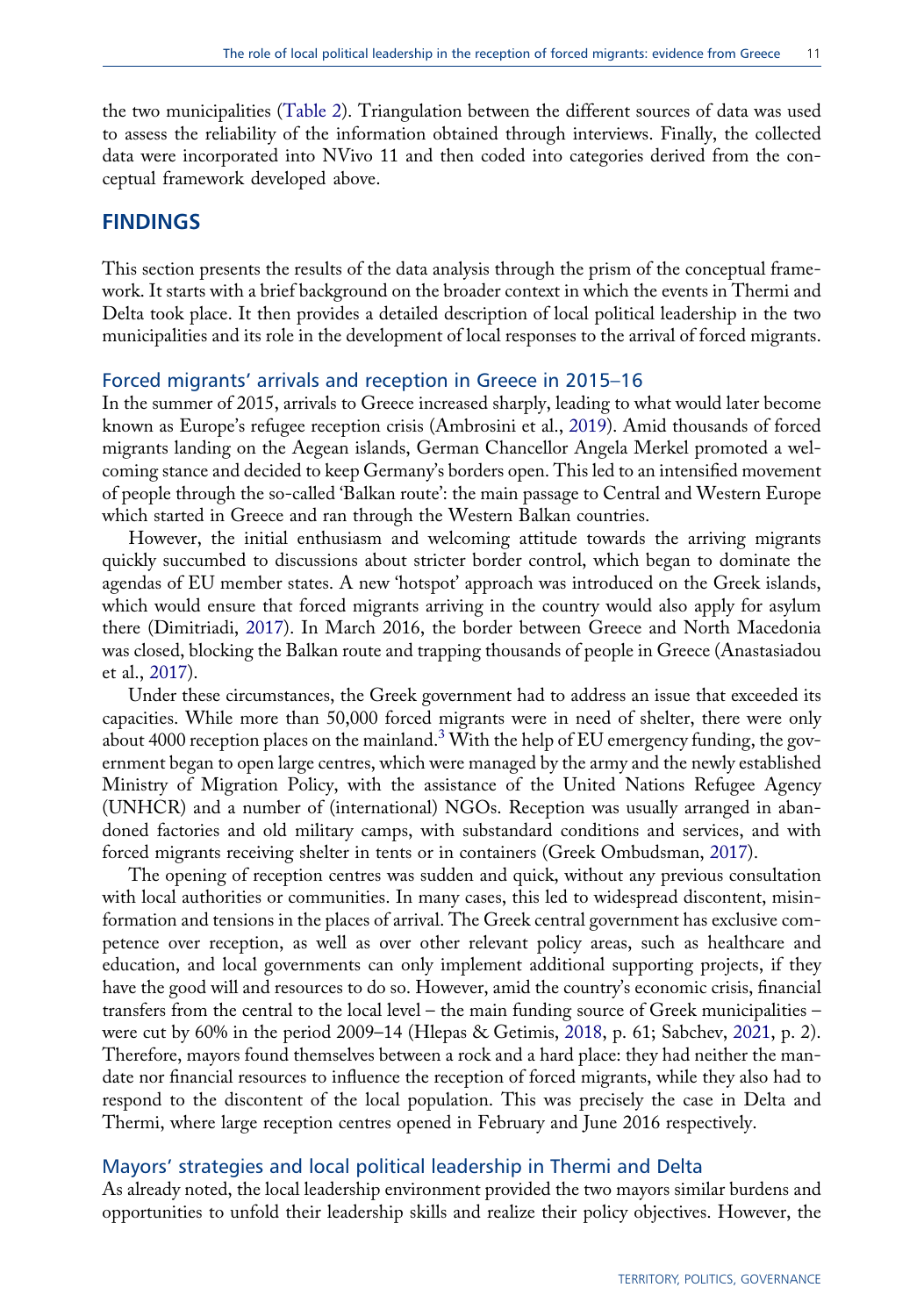relationship between the mayors and their leadership environment differed greatly. With a centre-left ideological background and high local popularity after five consecutive terms in office, the mayor of Thermi decided to pursue a risky strategy and defend the rights of forced migrants. This placed him in direct opposition to part of the local population, who protested against the reception of forced migrants in the municipality. On the other side of Thessaloniki, the mayor of Delta decided to take the opposite stance. He joined the local protests and tried to prevent the opening of the reception centre on the territory of his municipality. A closer look at how the two mayors unfolded their responses within the context of their leadership environments reveals important differences in each of the three strategic leadership tasks identified above, i.e., sense-making, decision-making and coordination, and meaning-making.

To begin with the sense-making, Thermi's mayor recognized the significance of the emerging crisis much earlier, took steps to frame it as a humanitarian issue, and immediately began to address some of the pitfalls he had identified within his leadership environment. More than half a year before the news of the opening of reception centres across the country, the municipal government launched campaigns to mobilize aid for the forced migrants arriving on the Greek islands and passing through the country. These initiatives were realized with the involvement of the municipal services and took place in facilities spread throughout the municipal territory, including senior citizens' centres, where the locals spent much of their time discussing everyday matters. This helped not only to raise awareness about the humanitarian dimension of the situation, but also to identify municipal areas where the local population tended to express negative or even xenophobic views. In such cases, members of the municipal government or the administration visited the place informally, with the intention of introducing a humanitarian perspective and trying to steer the public discourse in the desired direction (T2). Moreover, amid the closure of the Balkan route, when the central government needed to quickly secure reception sites, the mayor of Thermi offered certain facilities within the municipal territory, which could be used for the temporary reception of forced migrants. The facilities could only accommodate a relatively small number of people and served the mayor's strategic objectives (Municipality of Thermi, [2016](#page-20-13)). However, these proposals were rejected by the ministry, without any official justification. Just a few months later, the central government opened a large reception centre in a new location in Thermi – an old, abandoned warehouse – without any previous communication or coordination with the local government (T2).

<span id="page-12-0"></span>On the contrary, Delta's mayor underestimated the sensitive and complicated nature of the issue of forced migrants' arrivals, as well as its direct relevance to his municipality. Although Delta's municipal administration was involved in the collection of humanitarian aid in the months before the border closure, this involvement was only marginal in comparison with that in Thermi, and was initiated by an NGO. In addition, no concrete steps were taken to develop a counter-narrative in response to potential xenophobic rhetoric, or to prepare the local community for the eventual arrival of forced migrants (D1).

<span id="page-12-1"></span>In terms of decision-making and coordination, both mayors opposed the central government's decision to open the concrete reception centres in their municipalities. However, they did so in very different ways, especially in terms of how they exploited their leadership environments. Thermi's mayor announced that the municipal government was against the opening of the centre because of the lack of collaboration from the central government, and the appalling conditions in which forced migrants were sheltered. While he acknowledged that the functioning of the facility itself was beyond his competence, he announced the mobilization of all the available municipal resources in order to ensure decent living conditions for the forced migrants hosted in the municipality. Taking full advantage of the adhocracy in the management of reception at the time (Sabchev, [2021\)](#page-20-2) and of his formal competences and room for discretion, Thermi's mayor established a task force composed of municipal councillors and technical staff with the aim of addressing the problems in the reception centre (*Thermis Dromena*, [2016a](#page-20-14)). The municipal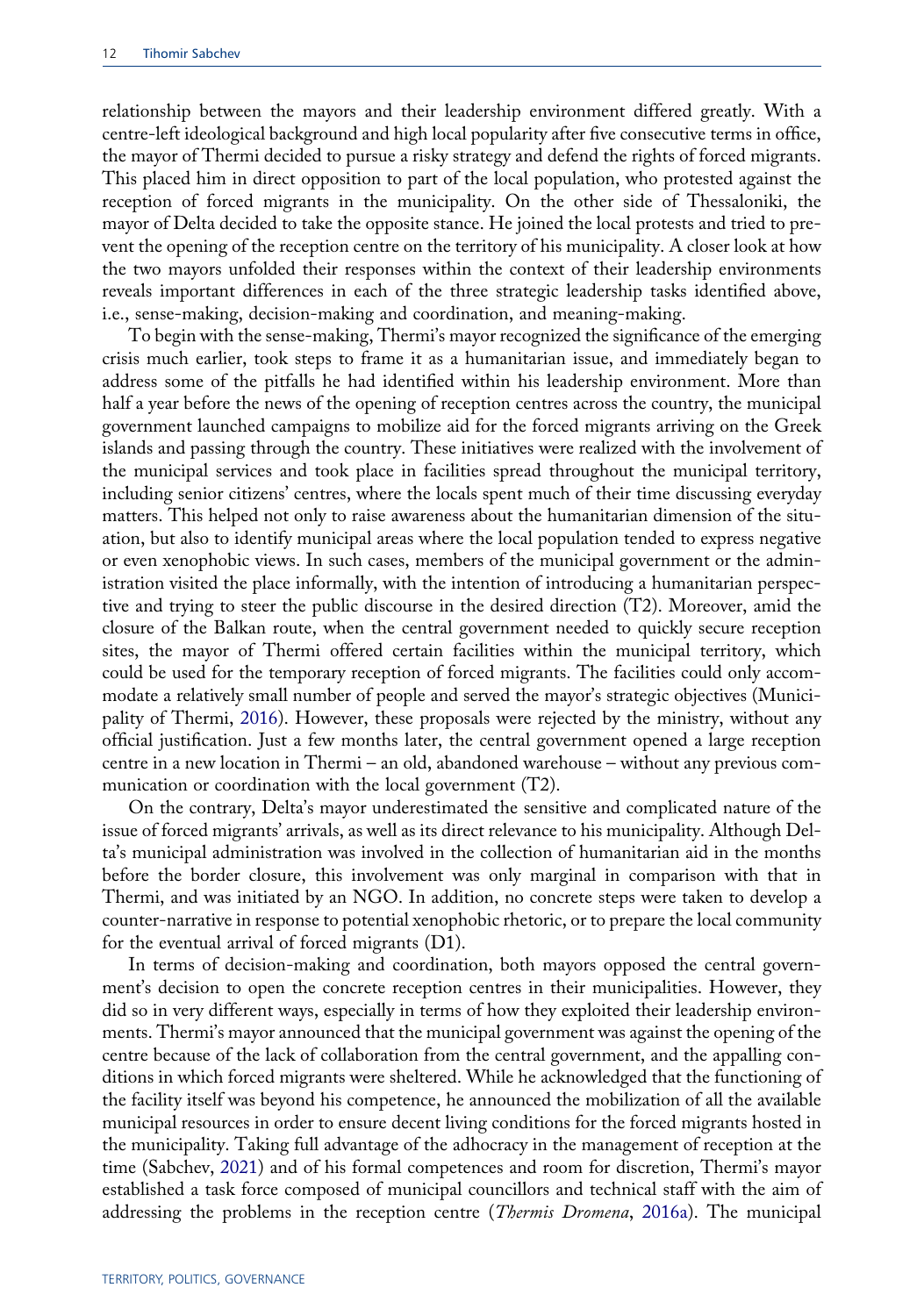employees took care of the power supply, provided stoves and wood for heating during the winter, cleaned the facilities after they had been flooded by heavy rains, and took measures to ensure the safety of the sheltered migrants. Importantly, all these initiatives were carried out with a high level of enthusiasm and professionalism by the municipal staff, which was considered crucial by the municipal government.

When we asked [name of a municipal employee] to go to the coordination meeting [in the reception centre], she did not go just to pass the time. She went with documents, came back, did… I knew that if I did not go, she will be there and she will communicate, manage things according to the instructions of the mayor … . (T2)

<span id="page-13-2"></span><span id="page-13-1"></span>In addition, communication and collaboration with a wide range of actors was a key element in the strategy of Thermi's mayor. When the reception centre opened, he convened a meeting to discuss emerging issues and potential solutions with locally elected members of parliament (MP) and representatives of the regional authorities, other municipalities in the area, the UNHCR, the police and the Church (*Thermis Dromena*, [2016b](#page-20-15)). In collaboration with the UNHCR, local stakeholders and volunteers, the municipality organized a number of activities aimed at making forced migrants feel part of the local community, for example, by enabling participation in local festivities and museum visits (*Thermis Dromena*, [2016c\)](#page-20-16). Moreover, the municipal government 'put in the loop' local businesses (T2). For instance, it arranged that food donations for the forced migrants are purchased by the local association of agricultural producers, which had expressed concerns about the proximity of the reception centre to farms. Such collaborations also helped the municipal government circumvent bureaucratic obstacles stemming from the lack of competences in the field of reception. At the same time, they strengthened the acceptance of the mayor's agenda by showing the local community that not only the municipal authorities but also other local actors demonstrated solidarity with the hosted migrants.

The mayor of Delta adopted a radically different strategy. When negative reactions against the opening of the reception centre sparked in his municipality, he opposed the central government's decision and joined the local protests. In an attempt to prevent the opening of the facility, the mayor paid a personal visit to the Minister of Migration Policy and the public prosecutor. When these visits turned out to be in vain and the reception centre eventually opened, the mayor initially refused to send municipal trucks to collect waste at the facility – a decision he later withdrew (MMP, D1). In fact, other mayors from nearby municipalities intervened: they visited the centre and facilitated rubbish collection, the electricity and water supply, and even donated wood to ensure heating during the winter (TyposThess, [2016\)](#page-21-1). In parallel, NGOs, grassroots organizations and local volunteers filled other gaps in the service provision in the reception centre (TH1, TH2).

<span id="page-13-3"></span><span id="page-13-0"></span>In stark contrast to the local response to the arrival of forced migrants in Thermi, there were no permanent channels of communication and cooperation between the municipal government, municipal services and local stakeholders in Delta. For example, the Association of Municipal Employees organized the collection and delivery of aid to the reception centre immediately after its opening (DeltaNews, [2016](#page-18-19)). However, the mayor 'raised a wall' against any further substantial involvement of the administration (D1). Although municipal services occasionally participated in the implementation of small-scale initiatives for locally residing forced migrants organized by NGOs, all relatively ambitious proposals requiring the approval of the municipal government were turned down. In this respect, municipal staff described the stance of the local government as 'distant', explicitly mentioning the mayor as the leading factor behind this (D1). Nonetheless, rather than blaming the mayor for the situation, they explained his actions by referring to the negative and even violent reactions of some locals upon the opening of the reception centre.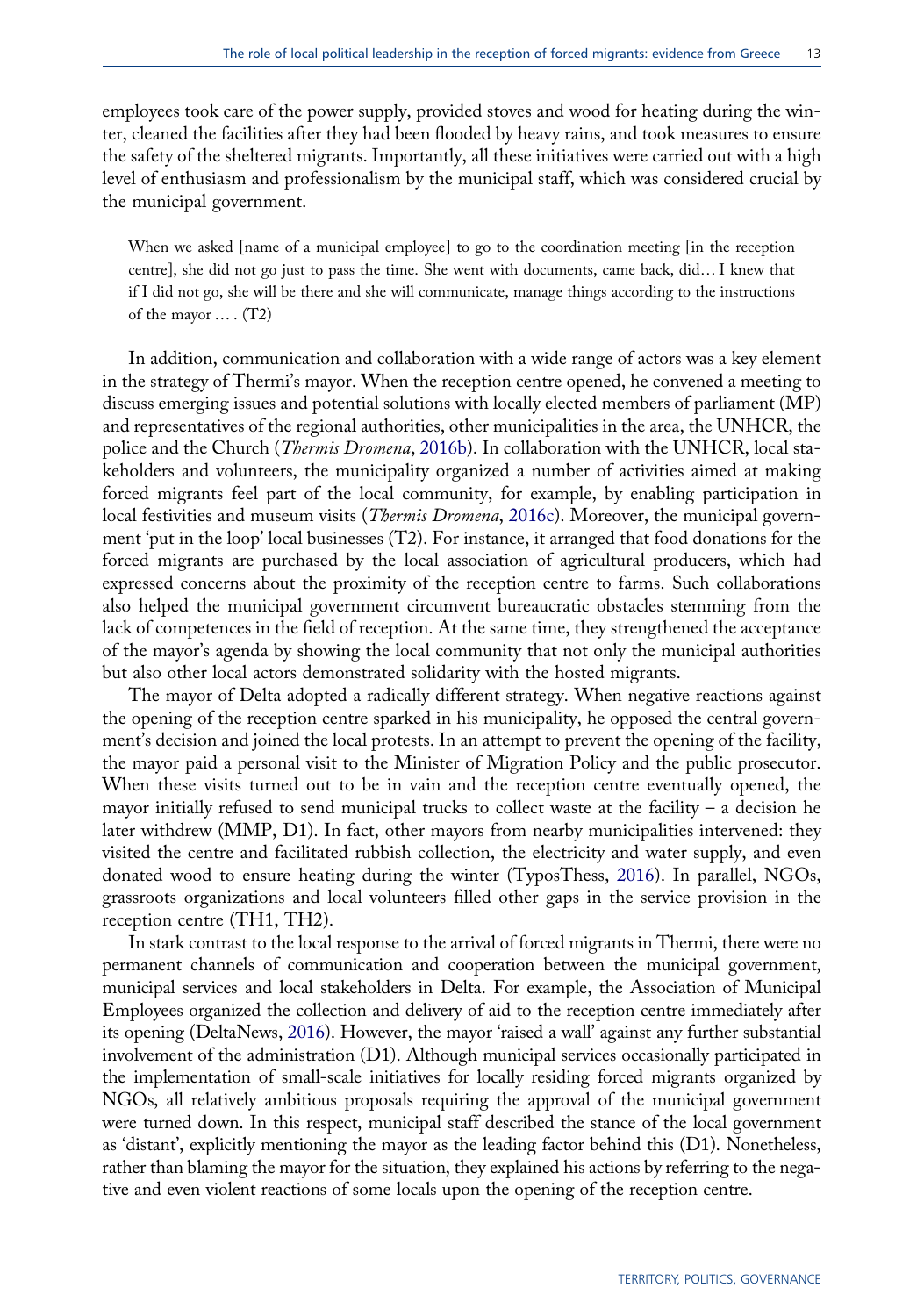Lastly, with regards meaning-making and the role of leaders in building a narrative to influence public opinion and convince citizens to follow them, Thermi's mayor pursued a strategy that aimed to isolate the far right and prevent it from monopolizing the local discourse:

Our strategy was to look around and to separate, to split, and not to let the front [against the reception of forced migrants] become too strong, and thus be able to lead astray others. We tried, therefore, to bring this Committee [of locals protesting against the opening of the centre] closer and to release some common statements, hedging them. How – they were saying 'We do not want refugees here in any case', and we were announcing – a common statement though – that we do not accept refugee reception without our participation, for instance. Inside [the Committee] there were conservative people, people who were afraid because of the lack of information. We tried, therefore, to break this [front] and to leave those with extreme views very few and isolated from the rest of the community. And the rest to bring… And we managed.(T2)

In parallel, Thermi's municipal newspaper<sup>[4](#page-17-4)</sup> regularly addressed the issue of the reception of forced migrants, emphasizing its humanitarian nature. The newspaper detailed the deplorable conditions in the reception centre, whose residents were mainly children, and the inability of the state to ensure access to basic rights and decent living conditions for migrants. At the same time, the outlet presented the local government as the guardian of people's rights, highlighting all its actions related to the reception of migrants. To give an example, at the end of November 2016 – two months after the start of the school year and when several hundred children living in the centre were not receiving formal education – the municipal government organized a protest in front of the regional ministerial office in Thessaloniki. Led by Thermi's mayor himself, municipal councillors and forced migrants demanded measures on behalf of the central government, with regard to both the children's schooling and the improvement of living conditions in the reception centre. Following the demonstration, an article entitled 'Sub-zero the temperatures and the interest of the state for the refugees in the camp in Thermi' appeared in the municipal newspaper, which highlighted, among other things, the lack of heating and security in the facility, and the need to fulfil the fundamental right to education for all children (Thermis Dromena, [2016d](#page-21-2)).

<span id="page-14-3"></span><span id="page-14-2"></span><span id="page-14-0"></span>On the contrary, at its extraordinary meeting following the news of the imminent arrival of forced migrants, Delta's municipal council gave a platform to an MP from the far-right Golden Dawn – a decision that was heavily criticized by local left-wing factions (Laiki Syspirosi Municipality of Delta, [2016\)](#page-19-15). The Golden Dawn MP used this opportunity to portray the expected newcomers as illegals and criminals. On his behalf, Delta's mayor emphasized that the opening of the reception centre would 'put in danger the normal everyday life of locals and businesses' (Municipality of Delta, [2016c\)](#page-20-17). In line with the adoption of a discourse that presented forced migrants as a threat, he put forward measures to enhance security in the area (Municipality of Delta, [2016a](#page-19-16), [2016b](#page-20-18)). Following his failed attempt to prevent the opening of the centre, 'the mayor kept distance, afraid that any involvement in the refugee issue would result in strong reactions by the local community' (D1).

<span id="page-14-1"></span>In the end, Thermi's proactive mayor made extensive use of the opportunities that his leadership environment provided and skilfully addressed the challenges that it posed. In contrast, his reactive colleague in Delta was late in discovering the issues arising from the arrival of forced migrants, and failed to organize a coherent response in collaboration with the municipal administration and other local stakeholders. The reception centre in Thermi was eventually closed a year after its opening due to the high cost and unsuitability of the chosen facility. Shortly thereafter, the municipality joined a reception project, establishing a partnership with the UNHCR, other municipalities in the area and several NGOs. As a result, Thermi hosted a small number of asylum seekers in private apartments, facilitating newcomers' access to legal assistance,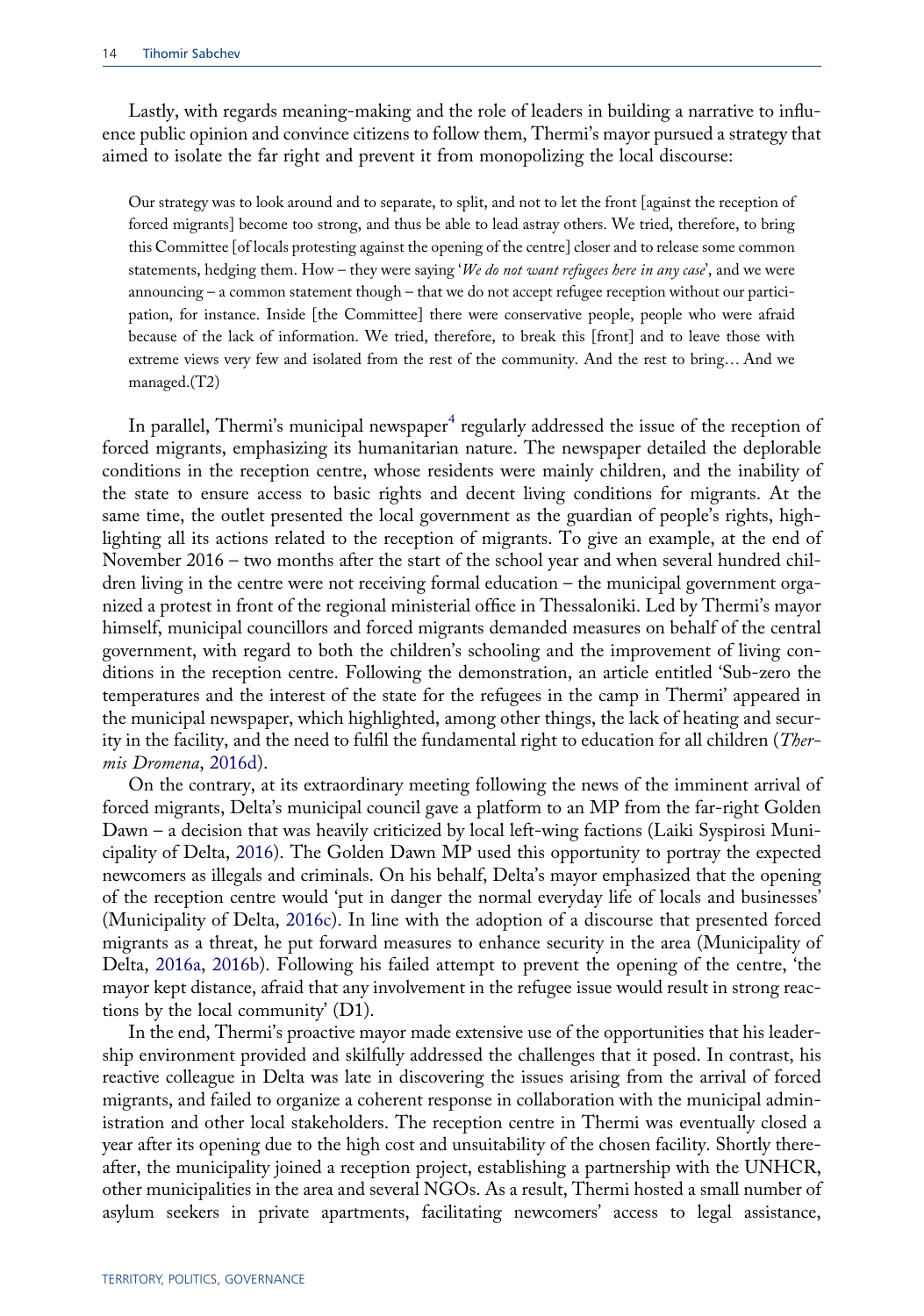healthcare, education and local job opportunities (T1). On the other side of Thessaloniki, the reception centre in Delta remained operational, despite repeated protests from both locals and forced migrants. Local NGOs continued to carry out activities to improve access to services and living conditions in the centre, and also implemented small-scale reception projects for asylum seekers, similar to the one in Thermi, but without the participation of Delta's local government (N1, N2). Finally, the local elections in Greece in 2019 partially confirmed the assumption that successful leadership equals political survival ('t Hart & Rhodes, [2014\)](#page-20-7): the mayor of Thermi won his sixth consecutive term – again in the first round – while the mayor of Delta lost in the ballotage.

# DISCUSSION AND CONCLUSIONS

What prompted the adoption of strikingly different policy responses to the arrival of forced migrants in the two municipalities? At first glance, and in line with previous research on local responses to immigration (de Graauw & Vermeulen, [2016;](#page-18-11) Steil & Vasi, [2014](#page-20-10)), partisanship explains the humanitarian and welcoming stance of Thermi's mayor, and the security-oriented and distant stance of Delta's mayor. However, this is only part of the story. While ideology was arguably one (or even *the*) motivating factor behind the decisions of the two mayors, it says little about the effectiveness of their strategies, and by extension about the 'on the ground' impact of their actions. Both political leaders were called upon to provide solutions by local electorates with very similar voting behaviours, in equally conflict-ridden and unpredictable contexts, and within the same institutional structures. In other words, the two mayors were dealt the same cards, but they played them very differently, which ultimately affected the reception conditions for the arriving forced migrants.

My main argument, therefore, is that local political leadership – i.e., the way mayors seize the opportunities and overcome the constraints in their leadership environment – contributes to the development and implementation of municipal policy responses to the arrival of forced migrants. Mayors 'are not tossed helplessly on the waves of structural changes' in migration governance (Orr, [2009](#page-20-8), p. 42). Their decisions and actions can significantly impact forced migrants' reception conditions – thus contributing to the realization of migrants' fundamental rights – even when local governments do not have formal competences in the asylum/reception policy domain. Moreover, the findings presented above lead to the assertion that mayors also have the potential to influence in the long-term attitudes of local communities towards forced migrants. In this regard, local political leadership may well be a previously overlooked factor that could help explain cases where local governments led by factions positioned on the right side of the political spectrum introduce progressive policies for forced migrants, seemingly at no political cost. Such cases have indeed been recorded in other Greek municipalities (e.g., Trikala) in the context of the 'Cities of Refuge' research. Local political leadership therefore deserves more attention as a potential new element in the constellation of causal factors that shape municipal policy responses to the arrival of forced migrants.

This brings to the fore the issue of how local political leadership manifests itself in the reception of forced migrants. Insights from the crisis management literature (Boin et al., [2016](#page-18-13)), along with the examples of Thermi and Delta, suggest that this occurs through a combination of political, operational and discursive responses on behalf of mayors. The findings here confirm the assertion that local governments and their leaders have significant room for discretion within legal and situational contexts to influence migration-related matters (de Graauw, [2014;](#page-18-9) Terlouw & Böcker, [2019](#page-20-1)). They can 'inhabit' this discretionary space by leveraging available municipal resources and building partnerships with both public and private actors positioned across the multilevel setting of migration governance (Oomen et al., [2021\)](#page-20-4). Moreover, in the highly politicized field of forced migrants' reception, mayors can make a difference by navigating the public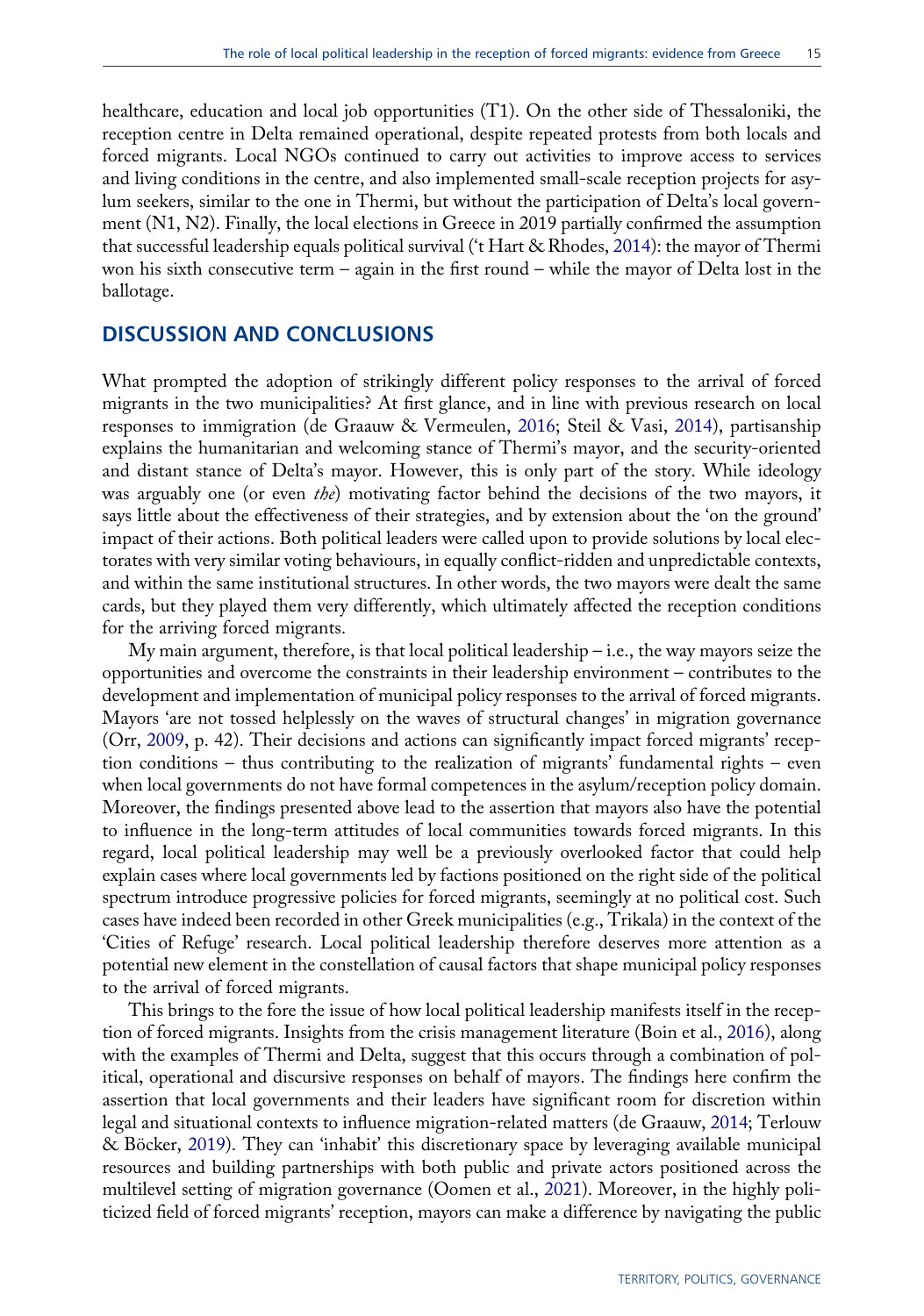discourse in a timely and careful manner, and by making efforts to isolate and weaken sources of extreme and xenophobic rhetoric.

<span id="page-16-1"></span>Such practical matters inevitably raise the question of what constitutes 'successful political leadership' in migration governance. In this regard, the two examples presented in this study are closely related to the emerging debate in leadership studies around the concept of 'interactive political leadership'. Interactive political leadership constitutes 'a strategic endeavour to govern society effectively and legitimately through the systematic involvement and mobilisation of relevant and affected members of the political community' (Sørensen, [2020,](#page-20-5) p. 3). It entails skilful use of what Nye [\(2008](#page-20-19)) identified as 'smart power' – a combination between limited use of 'hard power' (e.g., creating a task force with concrete duties) and extensive use of 'soft power' (e.g., persuasion, strategic use of the media). Such leadership – when properly performed – can boost leaders' legitimacy, advance their policy strategies and maintain or even increase support (Sørensen, [2020\)](#page-20-5). Moreover, for local politicians it also entails purposeful engagement in attempts to influence policy processes at the national and transnational levels of governance, which Sørensen describes with the term 'multilevel leadership' (pp. 94–110). In contrast, in the tangled, polycentric and multilevel realm of urban migration policy-making, sovereign leadership styles and the logic of 'I do not want to take part if I cannot get things my own way' becomes less legitimate and of little benefit to mayors and forced migrants alike (p. 66).

It would be problematic to draw general conclusions on the basis of this study. That said, research conducted in a number of municipalities in several EU countries in the context of 'Cities of Refuge' suggests that interactive and multilevel local political leadership has been an important factor in the development of more welcoming and inclusive municipal approaches to forced migrants' reception and integration (e.g., Oomen et al., [2021](#page-20-4); Sabchev, [2021\)](#page-20-2). In addition, a number of studies in migration policy research and refugee studies demonstrate similar findings, highlighting the explicit engagement of local political leaders in building coalitions with local and transnational partners (Betts et al., [2020](#page-18-2); Garcés-Mascareñas & Gebhardt, [2020\)](#page-19-5). This is particularly relevant for larger cities, whose mayors have more resources and soft power to employ strategies based on negotiation, collaboration and persuasion in advancing their policy goals (Sørensen, [2020](#page-20-5)). In any case, further comparative research is needed to clarify the conceptual relevance of both interactive and multilevel political leadership to migration studies, as well as their potential added value in developing policy responses that preserve social cohesion and safeguard the rights of forced migrants.

The above discussion serves well as a reminder of the need to reflect upon the value of the conceptual framework developed in this article. The inherently polycentric nature of urban migration policy-making, in addition to the presented empirical evidence from Greece, seems to justify an interactive approach to the study of local political leadership in migration governance. Nonetheless, alternative conceptualizations and their potential explanatory value for migration research should also be explored. For instance, careful accounts of political leaders' background could uncover important individual motivations, and help explain prima facie contradictions between partisanship and policy responses to forced migrants (Marchetti, [2020](#page-19-1)).

<span id="page-16-0"></span>This study concludes with two suggestions for future research, in addition to those already indicated above. First, while the lack of formal powers in the area of forced migrants' reception is common for municipal authorities in Europe, the 'extreme concentration of power in the hands of the (directly elected) mayor' in the Greek local government system is the exception rather than the rule (Hlepas, [2018](#page-19-17)). Cross-country comparisons of how institutional structures shape the ability of mayors to respond to the arrival of forced migrants may therefore shed light on the possibilities and limits of local political leadership. Second, if political leadership matters at the local level, then does it also affect migration policies at higher levels of government, where the leadership environment provides greater opportunities, but also increases obstacles/barriers? Strengthening the dialogue between leadership and migration scholars can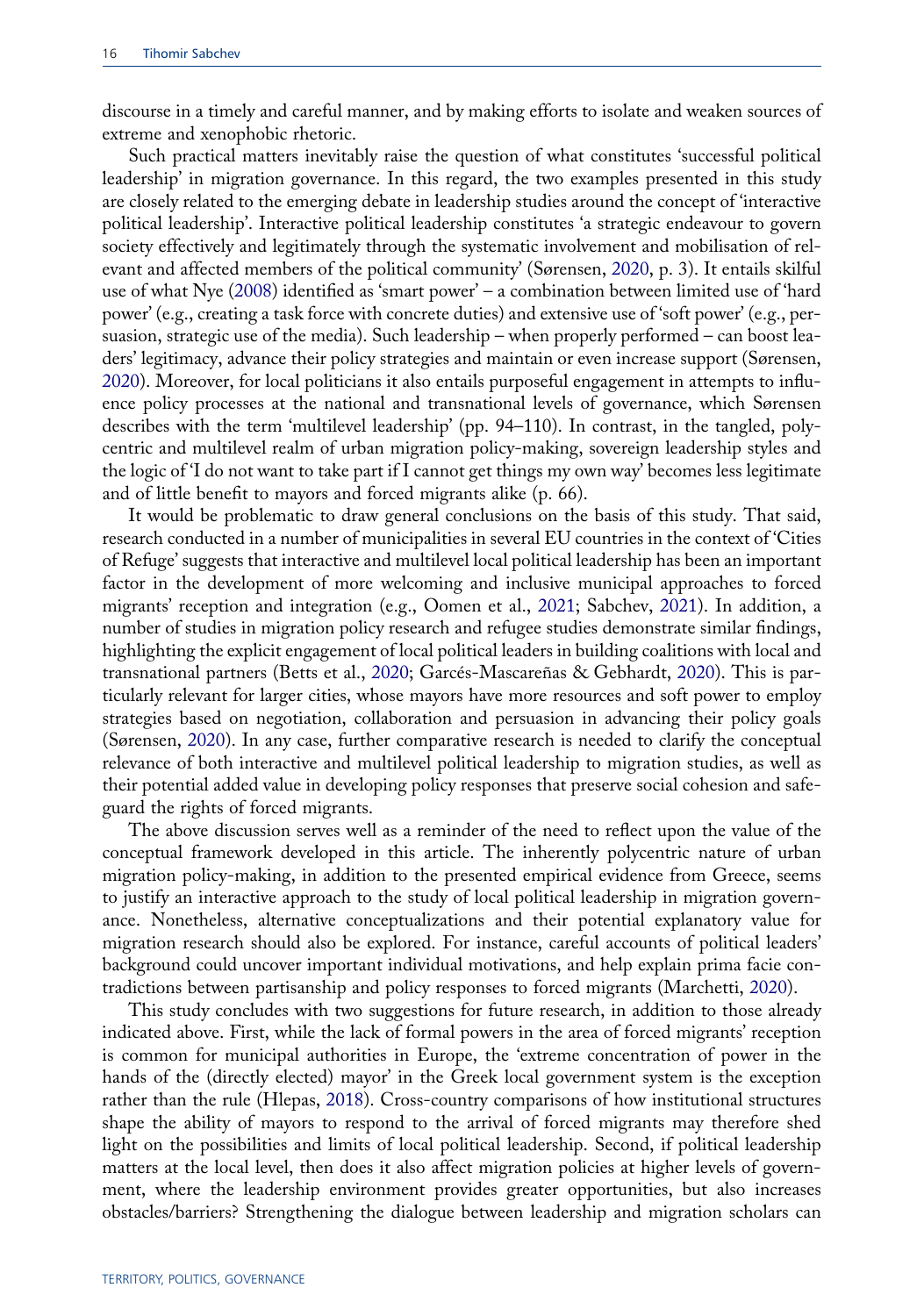help advance theory-building on the role of people holding key positions in politics or public administration in migration policy-making at different levels. At a practical level, it can also help develop effective strategies to address the inevitable pitfalls that the complex realm of migration governance hides.

# ACKNOWLEDGEMENTS

The author is greatful to Professor Signy Irene Vabo, Professor Dr David Kaufmann, Dr Raffaele Bazurli and the anonymous reviewers for their valuable feedback on earlier versions of the manuscript.

# DISCLOSURE STATEMENT

No potential conflict of interest was reported by the author.

# FUNDING

This study was supported by the Netherlands Organisation for Scientific Research [grant number 453-16-001: 'Cities of Refuge: Local Governments and the Human Rights of Refugees in Europe') awarded to Professor Dr Barbara Oomen.

# **NOTES**

<span id="page-17-1"></span>1. The term 'forced migrants' refers here to the broad category of people on the move who seek international protection, regardless if they have already submitted their request for asylum or not. In this way, this study aims to account for the complexity of the migratory population movement in the studied period (2015–19), and the fact that people regularly shift between categories that do not necessarily correspond to their experiences (Crawley & Skleparis, [2017](#page-18-20)).

<span id="page-17-5"></span><span id="page-17-2"></span>2. 'Cities of Refuge' is a 5-year research project funded by the Netherlands Organization for Scientific Research, that explores and explicates the relevance of international human rights, as law, praxis and discourse, to how local governments in Europe welcome and integrate refugees [https://citiesofrefuge.eu/.](https://citiesofrefuge.eu/)

<span id="page-17-3"></span>3. Interviews were held by the author and lasted on average 47 min. The individuals interviewed were selected on the basis of their direct involvement in (1) the decision-making process or (2) the implementation of measures related to the reception of forced migrants.

<span id="page-17-4"></span>4. See <https://data2.unhcr.org/en/documents/details/46904>.

5. The municipal newspaper of Thermi is a 32-page monthly publication issued by the municipality and distributed free of charge to local residents (20,000 copies). It contains news about municipal programmes, projects, events, municipal council decisions and a section devoted to announcements by the political factions represented in the municipal council.

# **ORCID**

Tihomir Sabchev <http://orcid.org/0000-0002-7110-5091>

# **REFERENCES**

<span id="page-17-0"></span>Ambrosini, M., Cinalli, M., & Jacobson, D. [\(2020](#page-1-0)). Migration, borders and citizenship between policy and public spheres. Palgrave Macmillan.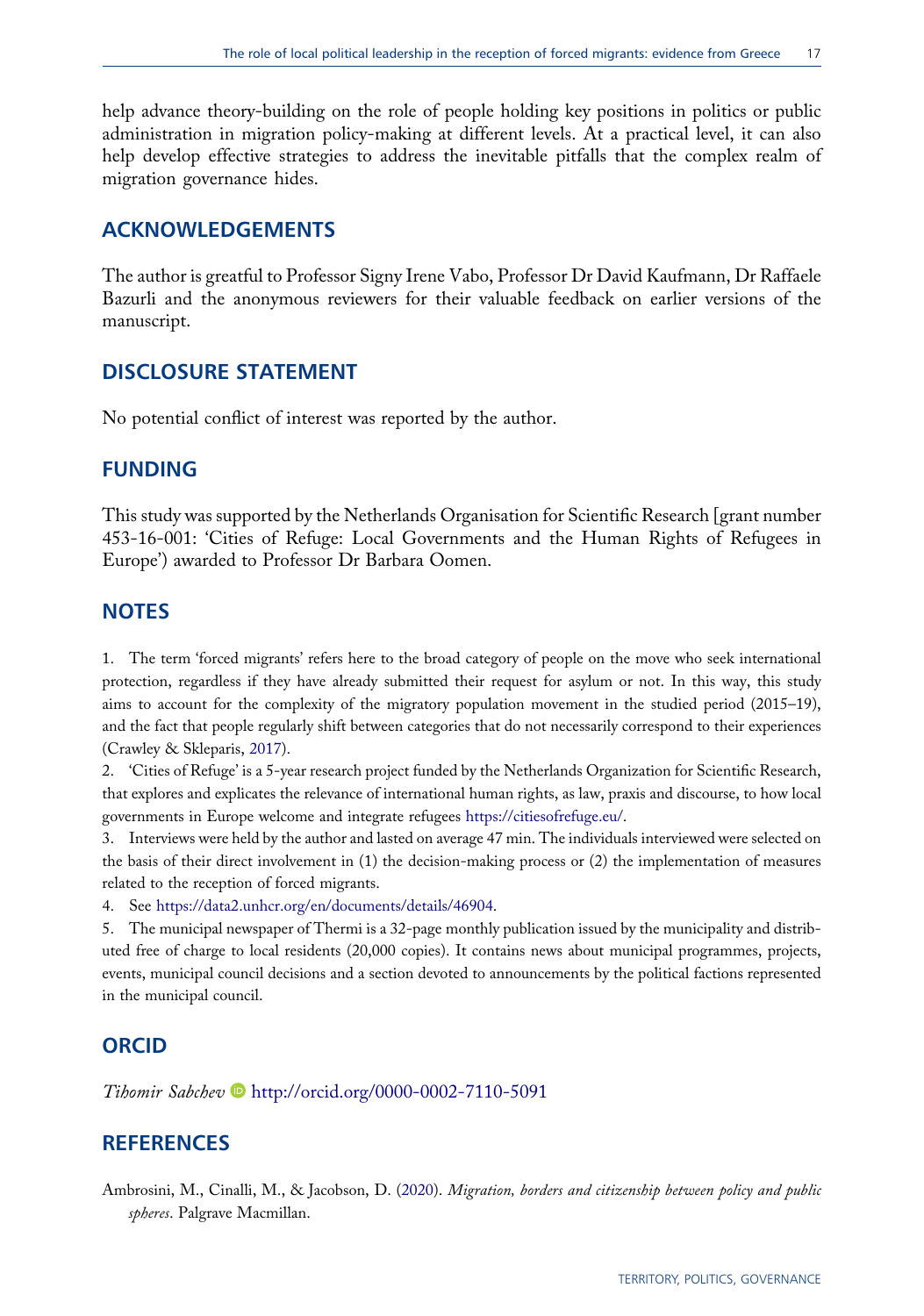- <span id="page-18-0"></span>Ambrosini, M., Van Hootegem, A., Bevelander, P., Daphi, P., Diels, E., Fouskas, T., Hellström, A., Hinger, S., Hondeghem, A., Kováts, A., & Mazzola, A. [\(2019](#page-1-0)). The refugee reception crisis: Polarized opinions and mobilizations. Éditions de l'Université de Bruxelles.
- <span id="page-18-18"></span>Anastasiadou, M., Marvakis, A., Mezidou, P., & Speer, M. [\(2017](#page-11-0)). From transit hub to dead end: A chronicle of idomeni. Retrieved September 21, 2018, from <http://bordermonitoring.eu/berichte/2017-Idomeni/>
- <span id="page-18-15"></span>Aslanidis, T. ([2016,](#page-8-1) February 13). Diavata: Merida Diadiloton Propilakise ton Dimarcho Delta [Diavata: A group of demonstrators attacked the mayor of delta]. Retrieved February 1, 2021, from [https://www.thestival.gr/](https://www.thestival.gr/eidiseis/koinonia/223009-diabata-merida-diadiloton-propilakise-ton-dimarxo-delta/) [eidiseis/koinonia/223009-diabata-merida-diadiloton-propilakise-ton-dimarxo-delta/](https://www.thestival.gr/eidiseis/koinonia/223009-diabata-merida-diadiloton-propilakise-ton-dimarxo-delta/)
- <span id="page-18-1"></span>Bazurli, R. [\(2019](#page-2-0)). Local governments and social movements in the 'refugee crisis': Milan and Barcelona as 'cities of welcome'. South European Society and Politics, 24(3), 343–370. [https://doi.org/10.1080/13608746.2019.](https://doi.org/10.1080/13608746.2019.1637598) [1637598](https://doi.org/10.1080/13608746.2019.1637598)
- <span id="page-18-7"></span>Bazurli, R. [\(2020](#page-4-0)). How "urban" is urban policy making? PS: Political Science & Politics, 53(1), 25–28. [https://doi.](https://doi.org/10.1017/S1049096519001343) [org/10.1017/S1049096519001343](https://doi.org/10.1017/S1049096519001343)
- <span id="page-18-5"></span>Bennister, M. [\(2016](#page-3-0)). New approaches to political leadership. Politics and Governance, 4(2), 1–4. [https://doi.org/](https://doi.org/10.17645/pag.v4i2.683) [10.17645/pag.v4i2.683](https://doi.org/10.17645/pag.v4i2.683)
- <span id="page-18-2"></span>Betts, A., MemiŞoĞlu, F., & Ali, A. ([2020\)](#page-2-1). What difference do mayors make? The role of municipal authorities in Turkey and Lebanon's response to Syrian refugees. Journal of Refugee Studies, feaa011. [https://doi.org/10.](https://doi.org/10.1093/jrs/feaa011) [1093/jrs/feaa011](https://doi.org/10.1093/jrs/feaa011)
- <span id="page-18-14"></span>Blatter, J., & Haverland, M. [\(2012](#page-6-1)). Designing case studies: Explanatory approaches in small-N research. Palgrave Macmillan.
- <span id="page-18-13"></span>Boin, A., Stern, E., & Sundelius, B. ([2016\)](#page-5-0). The politics of crisis management: Public leadership under pressure. Cambridge University Press.
- <span id="page-18-8"></span>Caponio, T., & Jones-Correa, M. [\(2017](#page-4-1)). Theorising migration policy in multilevel states: The multilevel governance perspective. Journal of Ethnic and Migration Studies, 44(12), 1995–2010. [https://doi.org/10.1080/](https://doi.org/10.1080/1369183X.2017.1341705) [1369183X.2017.1341705](https://doi.org/10.1080/1369183X.2017.1341705)
- <span id="page-18-6"></span>Copus, C., & Leach, S. ([2014\)](#page-3-1). Local political leaders. In R. A. W. Rhodes & P. 't Hart (Eds.), The Oxford Handbook of political leadership (pp. 549-563). Oxford University Press.
- <span id="page-18-20"></span>Crawley, H., & Skleparis, D. ([2017\)](#page-17-5). Refugees, migrants, neither, both: Categorical fetishism and the politics of bounding in Europe's 'migration crisis'. Journal of Ethnic and Migration Studies, 44(1), 48–64. [https://doi.org/](https://doi.org/10.1080/1369183X.2017.1348224) [10.1080/1369183X.2017.1348224](https://doi.org/10.1080/1369183X.2017.1348224)
- <span id="page-18-3"></span>Danish Refugee Council. [\(2017](#page-2-2)). Fundamental rights and the EU hotspot approach. Retrieved August 15, 2020, from [https://drc.ngo/media/4051855/fundamental-rights\\_web.pdf](https://drc.ngo/media/4051855/fundamental-rights_web.pdf)
- <span id="page-18-12"></span>de Clercy, C., & Ferguson, P. ([2016\)](#page-5-1). Leadership in precarious contexts: Studying political leaders after the global financial crisis. Politics and Governance, 4(2), 104–114. <https://doi.org/10.17645/pag.v4i2.582>
- <span id="page-18-9"></span>de Graauw, E. [\(2014](#page-4-2)). Municipal ID cards for undocumented immigrants: Local bureaucratic membership in a federal system. Politics & Society, 42(3), 309-330. <https://doi.org/10.1177/0032329214543256>
- <span id="page-18-11"></span>de Graauw, E., & Vermeulen, F. ([2016\)](#page-5-2). Cities and the politics of immigrant integration: A comparison of Berlin, Amsterdam, New York City, and San Francisco. Journal of Ethnic and Migration Studies, 42(6), 989-1012. <https://doi.org/10.1080/1369183X.2015.1126089>
- <span id="page-18-19"></span>DeltaNews. ([2016\)](#page-13-0). Ergazomenoi kai Proin 5minites Dimoy sto Plevro ton Prosfigon [Employees and Former 5 month Municipal Staff in Support of Refugees]. [https://deltanews.gr/ergazomenoi-kai-proin-5minites](https://deltanews.gr/ergazomenoi-kai-proin-5minites-dimou-s/)[dimou-s/](https://deltanews.gr/ergazomenoi-kai-proin-5minites-dimou-s/)
- <span id="page-18-17"></span>Dimitriadi, A. [\(2017](#page-11-1)). Governing irregular migration at the margins of Europe: The case of hotspots on the Greek islands. Etnografia e Ricerca Qualitativa, 1, 75–95. <https://doi.org/10.3240/86888>
- <span id="page-18-10"></span>Dobbs, E., Levitt, P., Parella, S., & Petroff, A. ([2019\)](#page-4-2). Social welfare grey zones: How and why subnational actors provide when nations do not? Journal of Ethnic and Migration Studies, 45(9), 1595-1612. [https://doi.org/10.](https://doi.org/10.1080/1369183X.2018.1432343) [1080/1369183X.2018.1432343](https://doi.org/10.1080/1369183X.2018.1432343)
- <span id="page-18-16"></span><span id="page-18-4"></span>Elgie, R. ([1995\)](#page-3-2). Political leadership in liberal democracies. Macmillan International Higher Education.
- Fotopoulos, N. [\(2016](#page-8-2), June 30). Empirismos me Ratsistiko Prosimo [Racist motives behind the arson]. Retrieved February 1, 2021, from [https://www.efsyn.gr/ellada/dikaiomata/74634\\_emprismos-me-ratsistiko-prosimo](https://www.efsyn.gr/ellada/dikaiomata/74634_emprismos-me-ratsistiko-prosimo)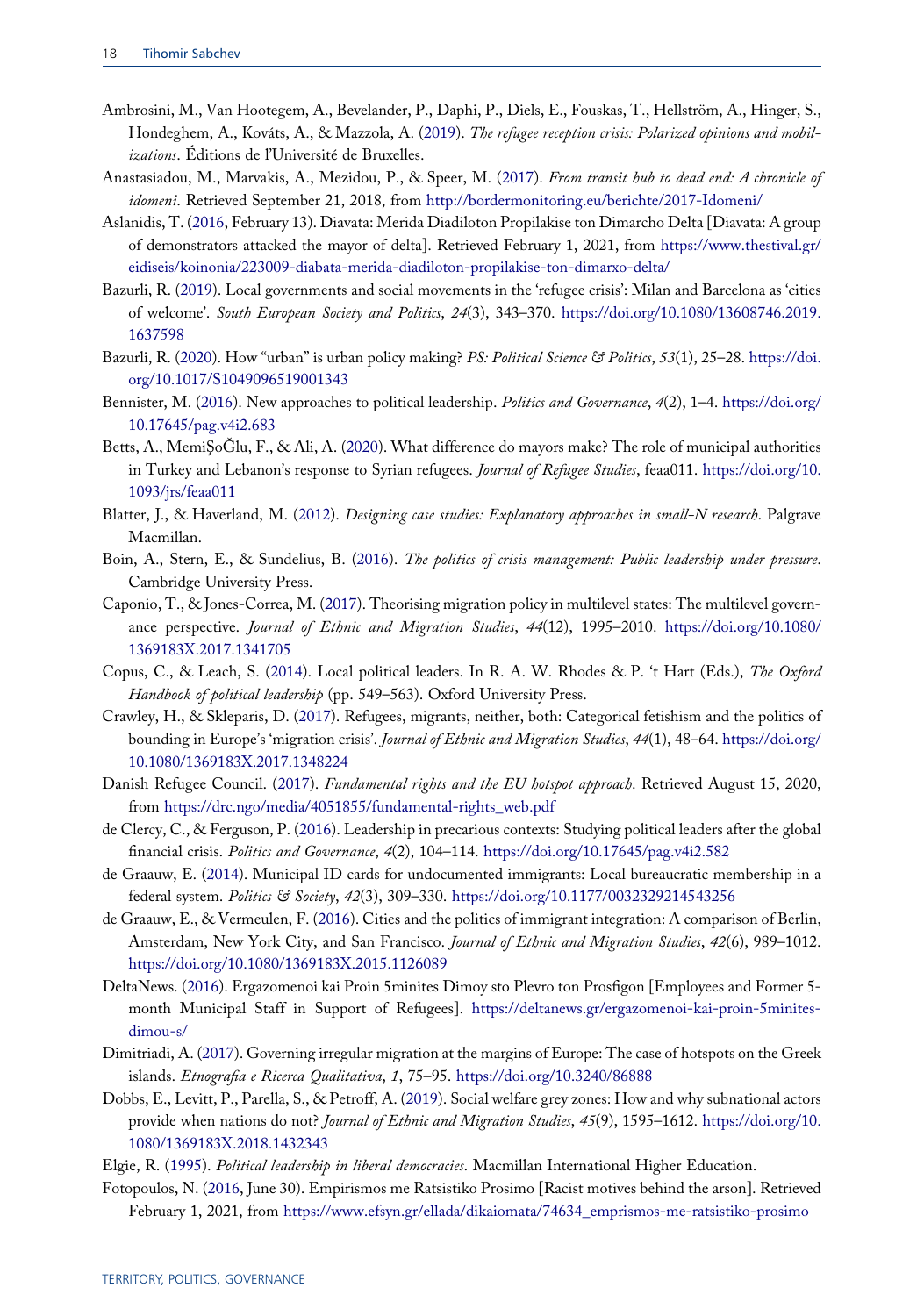- <span id="page-19-5"></span>Garcés-Mascareñas, B., & Gebhardt, D. [\(2020](#page-2-3)). Barcelona: Municipalist policy entrepreneurship in a centralist refugee reception system. Comparative Migration Studies, 8(1). <https://doi.org/10.1186/s40878-020-0173-z>
- <span id="page-19-4"></span>Greek Ombudsman. [\(2017](#page-2-4)). Migration flows and refugee protection. Administrative challenges and human rights issues. Retrieved September 20, 2018, from [https://www.synigoros.gr/?i=human-rights.en.](https://www.synigoros.gr/?i=human-rights.en.recentinterventions.434107) [recentinterventions.434107](https://www.synigoros.gr/?i=human-rights.en.recentinterventions.434107)
- <span id="page-19-8"></span>Heinelt, H., Hlepas, N., Kuhlmann, S., & Swianiewicz, P. ([2018](#page-4-3)). Local government systems: Grasping the institutional environment of mayors. In H. Heinelt, A. Magnier, M. Cabria, & H. Reynaert (Eds.), Political leaders and changing local democracy (pp. 19-78). Springer.
- <span id="page-19-7"></span>Heinelt, H., & Lamping, W. [\(2015](#page-3-1)). The development of local knowledge orders: A conceptual framework to explain differences in climate policy at the local level. Urban Research & Practice, 8(3), 283-302. [https://](https://doi.org/10.1080/17535069.2015.1051378) [doi.org/10.1080/17535069.2015.1051378](https://doi.org/10.1080/17535069.2015.1051378)
- <span id="page-19-0"></span>Hinger, S., Schäfer, P., & Pott, A. [\(2016](#page-1-0)). The local production of asylum. Journal of Refugee Studies, 29(4), 440-463. <https://doi.org/10.1093/jrs/few029>
- <span id="page-19-12"></span>Hlepas, N. [\(2012](#page-6-2)). Local government in Greece. In A. M. Moreno (Ed.), Local government in the Member States of the European Union: A comparative legal perspective (pp. 257-281). National Institute of Public Administration of Spain.
- <span id="page-19-17"></span>Hlepas, N. [\(2018](#page-16-0)). Between identity politics and the politics of scale: Sub-municipal governance in Greece. In N.- K. Hlepas, N. Kersting, S. Kuhlmann, P. Swianiewicz, & F. Teles (Eds.), Sub-municipal Governance in Europe: Decentralization beyond the municipal tier (pp. 119–143). Palgrave Macmillan.
- <span id="page-19-13"></span>Hlepas, N., & Getimis, P. [\(2011](#page-6-3)). Greece: A case of fragmented centralism and 'behind the scenes' localism. In F. Hendriks, A. Lidström, & J. Loughlin (Eds.), The Oxford Handbook of local and regional democracy in Europe (pp. 410–433). Oxford University Press.
- <span id="page-19-14"></span>Hlepas, N., & Getimis, P. ([2018\)](#page-8-3). Dimosionomiki Exygiansi stin Topiki Aytodiikisi. Provlimata kai Diexodi ypo Synthikes Krisis [Fiscal consolidation in local self-government. Problems and solutions in a crisis context]. Papazisi.
- <span id="page-19-11"></span>Kaufmann, D., & Sidney, M. [\(2020](#page-4-4)). Toward an urban policy analysis: Incorporating participation, multilevel governance, and "seeing like a city". PS: Political Science & Politics, 53(1), 1-5. [https://doi.org/10.1017/](https://doi.org/10.1017/S1049096519001380) [S1049096519001380](https://doi.org/10.1017/S1049096519001380)
- <span id="page-19-15"></span>Laiki Syspirosi Municipality of Delta. ([2016\)](#page-14-0). Anthropinoi Horoi Filoksenias gia Prosfiges kai Metanastes. Ohi stin Ksenofovia kai to Ratsismo [Humane reception facilities for refugees and migrants. No to xenophobia and racism] [Press release]. Retrieved February 1, 2021, from [https://www.oraiokastro24.gr/%CE%B1%](https://www.oraiokastro24.gr/%CE%B1%CE%BD%CE%B8%CF%81%CF%8E%CF%80%CE%B9%CE%BD%CE%BF%CE%B9-%CF%87%CF%8E%CF%81%CE%BF%CE%B9-%CF%86%CE%B9%CE%BB%CE%BF%CE%BE%CE%B5%CE%BD%CE%AF%CE%B1%CF%82-%CE%B3%CE%B9%CE%B1-%CF%80%CF%81%CE%BF%CF%83/) [CE%BD%CE%B8%CF%81%CF%8E%CF%80%CE%B9%CE%BD%CE%BF%CE%B9-%CF%87%CF%](https://www.oraiokastro24.gr/%CE%B1%CE%BD%CE%B8%CF%81%CF%8E%CF%80%CE%B9%CE%BD%CE%BF%CE%B9-%CF%87%CF%8E%CF%81%CE%BF%CE%B9-%CF%86%CE%B9%CE%BB%CE%BF%CE%BE%CE%B5%CE%BD%CE%AF%CE%B1%CF%82-%CE%B3%CE%B9%CE%B1-%CF%80%CF%81%CE%BF%CF%83/) [8E%CF%81%CE%BF%CE%B9-%CF%86%CE%B9%CE%BB%CE%BF%CE%BE%CE%B5%CE%BD](https://www.oraiokastro24.gr/%CE%B1%CE%BD%CE%B8%CF%81%CF%8E%CF%80%CE%B9%CE%BD%CE%BF%CE%B9-%CF%87%CF%8E%CF%81%CE%BF%CE%B9-%CF%86%CE%B9%CE%BB%CE%BF%CE%BE%CE%B5%CE%BD%CE%AF%CE%B1%CF%82-%CE%B3%CE%B9%CE%B1-%CF%80%CF%81%CE%BF%CF%83/) [%CE%AF%CE%B1%CF%82-%CE%B3%CE%B9%CE%B1-%CF%80%CF%81%CE%BF%CF%83/](https://www.oraiokastro24.gr/%CE%B1%CE%BD%CE%B8%CF%81%CF%8E%CF%80%CE%B9%CE%BD%CE%BF%CE%B9-%CF%87%CF%8E%CF%81%CE%BF%CE%B9-%CF%86%CE%B9%CE%BB%CE%BF%CE%BE%CE%B5%CE%BD%CE%AF%CE%B1%CF%82-%CE%B3%CE%B9%CE%B1-%CF%80%CF%81%CE%BF%CF%83/)
- <span id="page-19-2"></span>Lambert, S., & Swerts, T. ([2019\)](#page-2-5). 'From sanctuary to welcoming cities': Negotiating the social inclusion of undocumented migrants in Liège, Belgium. Social Inclusion, 7(4), 90–99. <https://doi.org/10.17645/si.v7i4.2326>
- <span id="page-19-10"></span><span id="page-19-6"></span>Lipsky, M. ([1980\)](#page-4-5). Street-level bureaucracy: Dilemmas of the individual in public services. Russell Sage Foundation.
- Lowndes, V., & Leach, S. [\(2004](#page-3-3)). Understanding local political leadership: Constitutions, contexts and capabilities. Local Government Studies, 30(4), 557-575. <https://doi.org/10.1080/0300393042000333863>
- <span id="page-19-1"></span>Marchetti, C. [\(2020](#page-1-1)). Cities of exclusion: Are local authorities refusing asylum seekers? In M. Ambrosini, M. Cinalli, & D. Jacobson (Eds.), Migration, borders and citizenship between policy and public spheres (pp. 237– 263). Palgrave Macmillan.
- <span id="page-19-3"></span>Mayer, M. ([2018\)](#page-2-5). Cities as sites of refuge and resistance. European Urban and Regional Studies, 25(3), 232–249. <https://doi.org/10.1177/0969776417729963>
- <span id="page-19-9"></span>Mullin, M., Peele, G., & Cain, B. E. ([2004\)](#page-4-6). City Caesars? Institutional structure and mayoral success in three California cities. Urban Affairs Review, 40(1), 19–43. <https://doi.org/10.1177/1078087404265391>
- <span id="page-19-16"></span>Municipality of Delta. ([2016a](#page-14-1)). Municipal council decision approving emergency funding for school committees to cover security expenses in the municipal communities of diavata and N. Magnisia. (67/2016). Retrieved February 1, 2021, from [https://diavgeia.gov.gr/doc/%CE%A9%CE%A6%CE%9B8%CE%A99%CE%99-%CE%A58%](https://diavgeia.gov.gr/doc/%CE%A9%CE%A6%CE%9B8%CE%A99%CE%99-%CE%A58%CE%92?inline=true) [CE%92?inline=true](https://diavgeia.gov.gr/doc/%CE%A9%CE%A6%CE%9B8%CE%A99%CE%99-%CE%A58%CE%92?inline=true)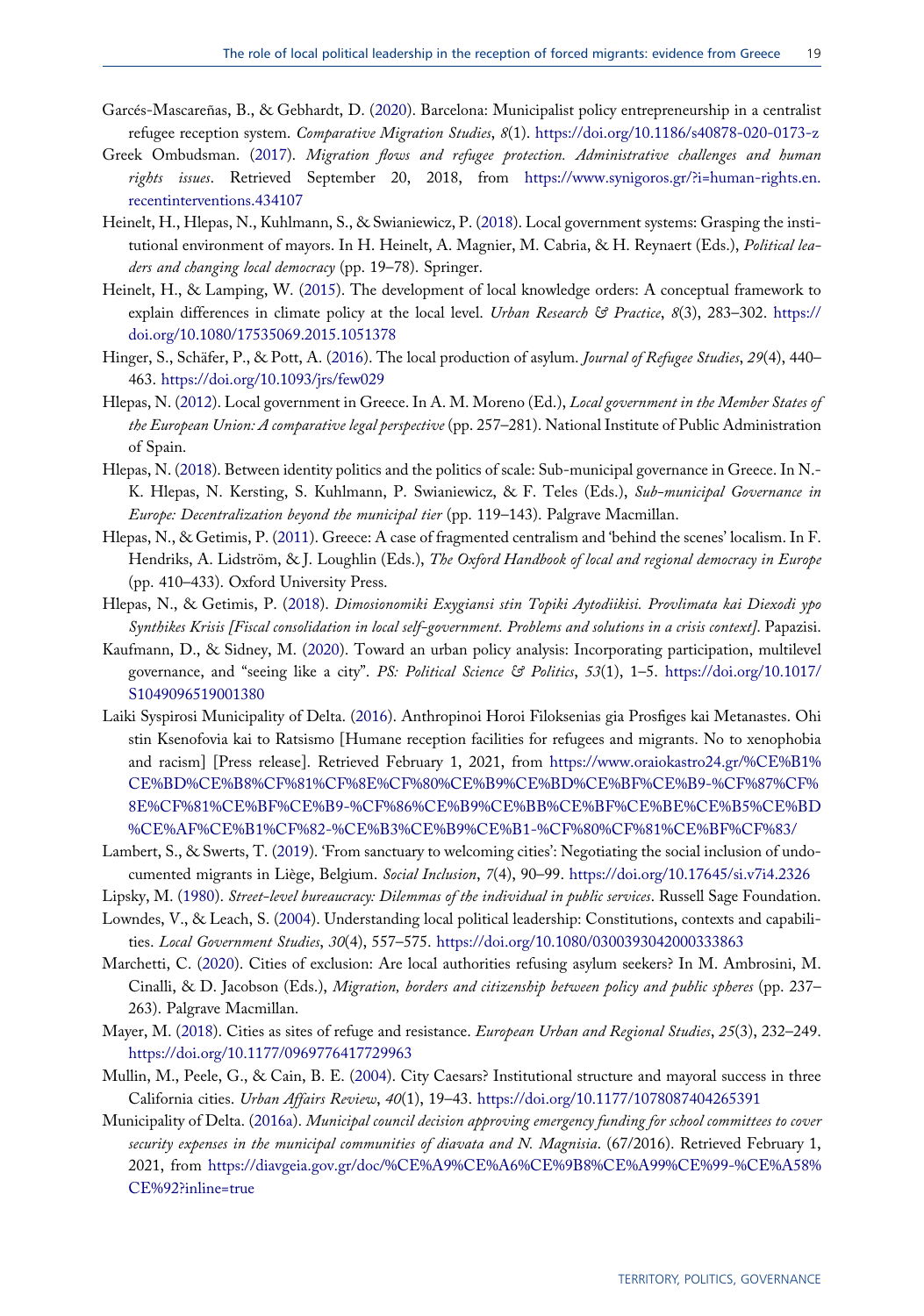- <span id="page-20-18"></span>Municipality of Delta. [\(2016b\)](#page-14-1). Municipal council decision approving the concession of a municipal building to the Hellenic Police. (83/2016). Retrieved February 1, 2021, from [https://diavgeia.gov.gr/doc/7%CE%98%CE%](https://diavgeia.gov.gr/doc/7%CE%98%CE%A3%CE%93%CE%A99%CE%99-%CE%91%CE%93%CE%92?inline=true) [A3%CE%93%CE%A99%CE%99-%CE%91%CE%93%CE%92?inline=true](https://diavgeia.gov.gr/doc/7%CE%98%CE%A3%CE%93%CE%A99%CE%99-%CE%91%CE%93%CE%92?inline=true)
- <span id="page-20-17"></span>Municipality of Delta. ([2016c](#page-14-2)). Ohi sti Dimioyrgia Kentroy Metegkatastasis sto Dimo Delta [No to the opening of a relocation centre in the municipality of delta] [Press release]. Retrieved February 1, 2021, from [https://](https://www.dimosdelta.gr/2016/02/08/%cf%8c%cf%87%ce%b9-%cf%83%cf%84%ce%b7-%ce%b4%ce%b7%ce%bc%ce%b9%ce%bf%cf%85%cf%81%ce%b3%ce%af%ce%b1-%ce%ba%ce%ad%ce%bd%cf%84%cf%81%ce%bf%cf%85-%ce%bc%ce%b5%cf%84%ce%b5%ce%b3%ce%ba%ce%b1%cf%84%ce%ac/) [www.dimosdelta.gr/2016/02/08/%cf%8c%cf%87%ce%b9-%cf%83%cf%84%ce%b7-%ce%b4%ce%b7%ce%bc](https://www.dimosdelta.gr/2016/02/08/%cf%8c%cf%87%ce%b9-%cf%83%cf%84%ce%b7-%ce%b4%ce%b7%ce%bc%ce%b9%ce%bf%cf%85%cf%81%ce%b3%ce%af%ce%b1-%ce%ba%ce%ad%ce%bd%cf%84%cf%81%ce%bf%cf%85-%ce%bc%ce%b5%cf%84%ce%b5%ce%b3%ce%ba%ce%b1%cf%84%ce%ac/) [%ce%b9%ce%bf%cf%85%cf%81%ce%b3%ce%af%ce%b1-%ce%ba%ce%ad%ce%bd%cf%84%cf%81%ce%bf%](https://www.dimosdelta.gr/2016/02/08/%cf%8c%cf%87%ce%b9-%cf%83%cf%84%ce%b7-%ce%b4%ce%b7%ce%bc%ce%b9%ce%bf%cf%85%cf%81%ce%b3%ce%af%ce%b1-%ce%ba%ce%ad%ce%bd%cf%84%cf%81%ce%bf%cf%85-%ce%bc%ce%b5%cf%84%ce%b5%ce%b3%ce%ba%ce%b1%cf%84%ce%ac/) [cf%85-%ce%bc%ce%b5%cf%84%ce%b5%ce%b3%ce%ba%ce%b1%cf%84%ce%ac/](https://www.dimosdelta.gr/2016/02/08/%cf%8c%cf%87%ce%b9-%cf%83%cf%84%ce%b7-%ce%b4%ce%b7%ce%bc%ce%b9%ce%bf%cf%85%cf%81%ce%b3%ce%af%ce%b1-%ce%ba%ce%ad%ce%bd%cf%84%cf%81%ce%bf%cf%85-%ce%bc%ce%b5%cf%84%ce%b5%ce%b3%ce%ba%ce%b1%cf%84%ce%ac/)
- <span id="page-20-13"></span>Municipality of Thermi. ([2016\)](#page-12-0). Municipal council decision on the opening of temporary refugee reception centre (139/ 2016). Retrieved August 13, 2020, from [https://diavgeia.gov.gr/doc/7%CE%A4%CE%A86%CE%A9%CE](https://diavgeia.gov.gr/doc/7%CE%A4%CE%A86%CE%A9%CE%A1%CE%A3-%CE%A6%CE%9E%CE%A7?inline=true) [%A1%CE%A3-%CE%A6%CE%9E%CE%A7?inline=true](https://diavgeia.gov.gr/doc/7%CE%A4%CE%A86%CE%A9%CE%A1%CE%A3-%CE%A6%CE%9E%CE%A7?inline=true)
- <span id="page-20-19"></span><span id="page-20-4"></span>Nye, J. ([2008\)](#page-16-1). The powers to lead. Oxford University Press.
- Oomen, B., Baumgärtel, M., Miellet, S., Durmus, E., & Sabchev, T. (Forthcoming [2021](#page-2-6)). Strategies of divergence: local authorities, law and discretionary spaces in migration governance. *Journal of Refugee Studies*.
- <span id="page-20-8"></span>Orr, K. [\(2009](#page-3-4)). Local government and structural crisis: An interpretive approach. Policy & Politics, 37(1), 39–55. <https://doi.org/10.1332/147084408X349747>
- <span id="page-20-9"></span>Robinson, P. [\(2014](#page-5-3)). High performance leadership: Leaders are what leaders do. Published online: Positive Revolution.
- <span id="page-20-11"></span><span id="page-20-2"></span>Rohlfing, I. [\(2012](#page-6-4)). Case studies and causal inference: An integrative framework. Palgrave Macmillan.
- Sabchev, T. [\(2021](#page-2-7)). Against all odds: Thessaloniki's local policy activism in the reception and integration of forced migrants. Journal of Ethnic and Migration Studies, 47(7), 1435–1454. [https://doi.org/10.1080/1369183X.](https://doi.org/10.1080/1369183X.2020.1840969) [2020.1840969](https://doi.org/10.1080/1369183X.2020.1840969)
- <span id="page-20-0"></span>Scholten, P., Baggerman, F., Dellouche, L., Kampen, V., Wolf, J., & Ypma, R. ([2017\)](#page-1-2). Policy innovation in refugee integration? A comparative analysis of innovative policy strategies toward refugee integration in Europe. Retrieved October 24, 2018, from [https://www.rijksoverheid.nl/binaries/rijksoverheid/documenten/rapporten/2017/](https://www.rijksoverheid.nl/binaries/rijksoverheid/documenten/rapporten/2017/11/03/innovatieve-beleidspraktijken-integratiebeleid/Policy+innovation+in+refugee+integration.pdf) [11/03/innovatieve-beleidspraktijken-integratiebeleid/Policy+innovation+in+refugee+integration.pdf](https://www.rijksoverheid.nl/binaries/rijksoverheid/documenten/rapporten/2017/11/03/innovatieve-beleidspraktijken-integratiebeleid/Policy+innovation+in+refugee+integration.pdf)
- <span id="page-20-5"></span>Sørensen, E. [\(2020](#page-3-5)). Interactive political leadership: The role of politicians in the age of governance. Oxford University Press.
- <span id="page-20-3"></span>Sotarauta, M., Horlings, I., & Liddle, J. ([2012\)](#page-2-8). Leadership and change in sustainable regional development. Routledge.
- <span id="page-20-12"></span>Stavrakakis, Y., & Katsambekis, G. [\(2014](#page-10-1)). Left-wing populism in the European periphery: The case of Syriza. Journal of Political Ideologies, 19(2), 119–142. <https://doi.org/10.1080/13569317.2014.909266>
- <span id="page-20-10"></span>Steil, J. P., & Vasi, I. B. [\(2014](#page-5-4)). The new immigration contestation: Social movements and local immigration policy making in the United States, 2000-2011. American Journal of Sociology, 119(4), 1104-1155. [https://](https://doi.org/10.1086/675301) [doi.org/10.1086/675301](https://doi.org/10.1086/675301)
- <span id="page-20-1"></span>Terlouw, A., & Böcker, A. [\(2019](#page-2-6)). Mayors' discretion in decisions about rejected asylum seekers. In P. E. Minderhoud, S. A. Mantu, & K. M. Zwaan (Eds.), Caught in between borders: Citizens, migrants and humans. Liber amicorum in honour of prof. Dr. Elspeth Guild (pp. 291-302). Wolf Legal Publishers.
- <span id="page-20-7"></span><span id="page-20-6"></span>'t Hart, P. [\(2014](#page-3-6)). Understanding public leadership. Palgrave.
- 't Hart, P., & Rhodes, R. A. W. ([2014\)](#page-3-7). Puzzles of political leadership. In R. A. W. Rhodes & P. 't Hart (Eds.), The Oxford Handbook of political leadership (pp. 1–25). Oxford University Press.
- <span id="page-20-14"></span>Thermis Dromena. [\(2016a](#page-12-1), Issue 166). 1,162 Syrioi kai Irakinoi, 713 Paidia [1,162 Syrians and Iraqis, 713 Children]. Thermis Dromena, p. 6. Retrieved February 1, 2021, from <http://thermi.gov.gr/info/?p=30756>
- <span id="page-20-15"></span>Thermis Dromena. ([2016b,](#page-13-1) Issue 166). Allilengii pros tous Prosfiges, Asfalia gia tous Katikous [Solidarity with the refugees, safety for the local residents]. Thermis Dromena, pp. 4–5. Retrieved February 1, 2021, from [http://](http://thermi.gov.gr/info/?p=30756) [thermi.gov.gr/info/?p=30756](http://thermi.gov.gr/info/?p=30756)
- <span id="page-20-16"></span>Thermis Dromena. [\(2016c,](#page-13-2) Issue 167). Diskolos o Himonas gia toys Prosfiges stoy Kordoianni [Difficult winter for the refugees in Kordoianni]. *Thermis Dromena*, pp. 6–7. Retrieved February 1, 2021, from [http://thermi.gov.](http://thermi.gov.gr/info/?p=32661) [gr/info/?p=32661](http://thermi.gov.gr/info/?p=32661)